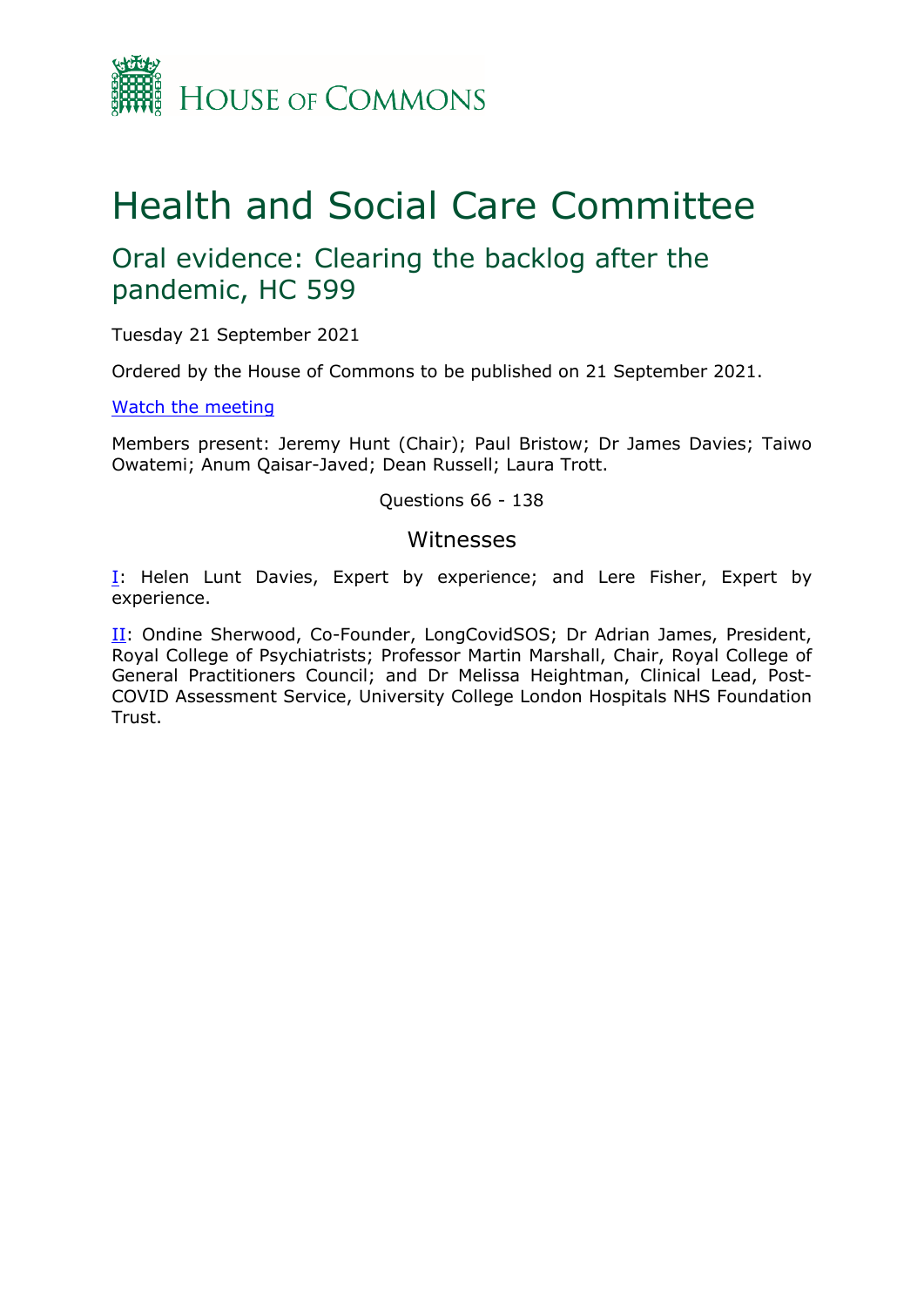

## <span id="page-1-0"></span>Examination of witnesses

Witnesses: Helen Lunt Davies and Lere Fisher.

**Chair:** Good morning. Welcome to the second session of the Health and Social Care Select Committee's inquiry into clearing the NHS backlog caused by the Covid-19 pandemic. This is our first evidence session since the House of Commons approved the Government's plans to increase the national insurance amount to create a health and social care levy. In that debate, I was asked whether the Committee would scrutinise how the Government actually use that money to clear the backlog. We will certainly do that, but today we are going to hear some more evidence about the scale of the problem and just how difficult it will be to tackle it.

Later today, we will hear from Ondine Sherwood, the co-founder of LongCovidSOS, to discuss the pressure of the additional needs of long Covid patients on the NHS post pandemic; Dr Adrian James, the president of the Royal College of Psychiatrists; Professor Martin Marshall, the chair of the council of the Royal College of GPs; and Dr Melissa Heightman, the clinical lead for the post-Covid assessment service at University College London Hospitals NHS Foundation Trust. Dr Heightman will give her perspective as a clinician leading a long Covid service.

First, we will hear from two patients who have both suffered from long Covid. We are very grateful to you for joining us. Listening to patients at the start of our sessions keeps us honest. It is a very important context and perspective for all our discussions. A very warm welcome to Helen Lunt Davies and Lere Fisher. Thank you very much for joining us today. Both of you are joining us remotely. My colleague Taiwo Owatemi will start by asking Helen some questions.

Q66 **Taiwo Owatemi:** Helen, thank you so much for joining us today. Can you start by telling us a bit about what it is like living with long Covid?

*Helen Lunt Davies:* I contracted Covid in the very first wave, in March 2020. My life has completely changed since then. In the last 18 months, my life has been unrecognisable from what it was before. Only in the last three or four months have I started getting anywhere near a normal life again. In the first four to six months, I was pretty much bed-bound. My husband had to do absolutely everything for me, including homeschooling our daughter, while he was doing a full-time job. I used to be really independent. I was very fit. I would walk 5 miles a day with my dog. The last month is the only time in 18 months that I have been able to take my dog out on my own. That is for a very gentle, flat 30-minute walk, whereas before I would be stomping up hills—we live at the top of a hill—for 5 miles. I was fine. I was fit.

Cognitively, I have taken a bit of a bashing. I was very independent. I could jump in a car and drive down the M4 to see my mum and dad at the drop of a hat. They are getting on a bit. Only in the last two months have I done any small, local driving journeys, because I do not trust my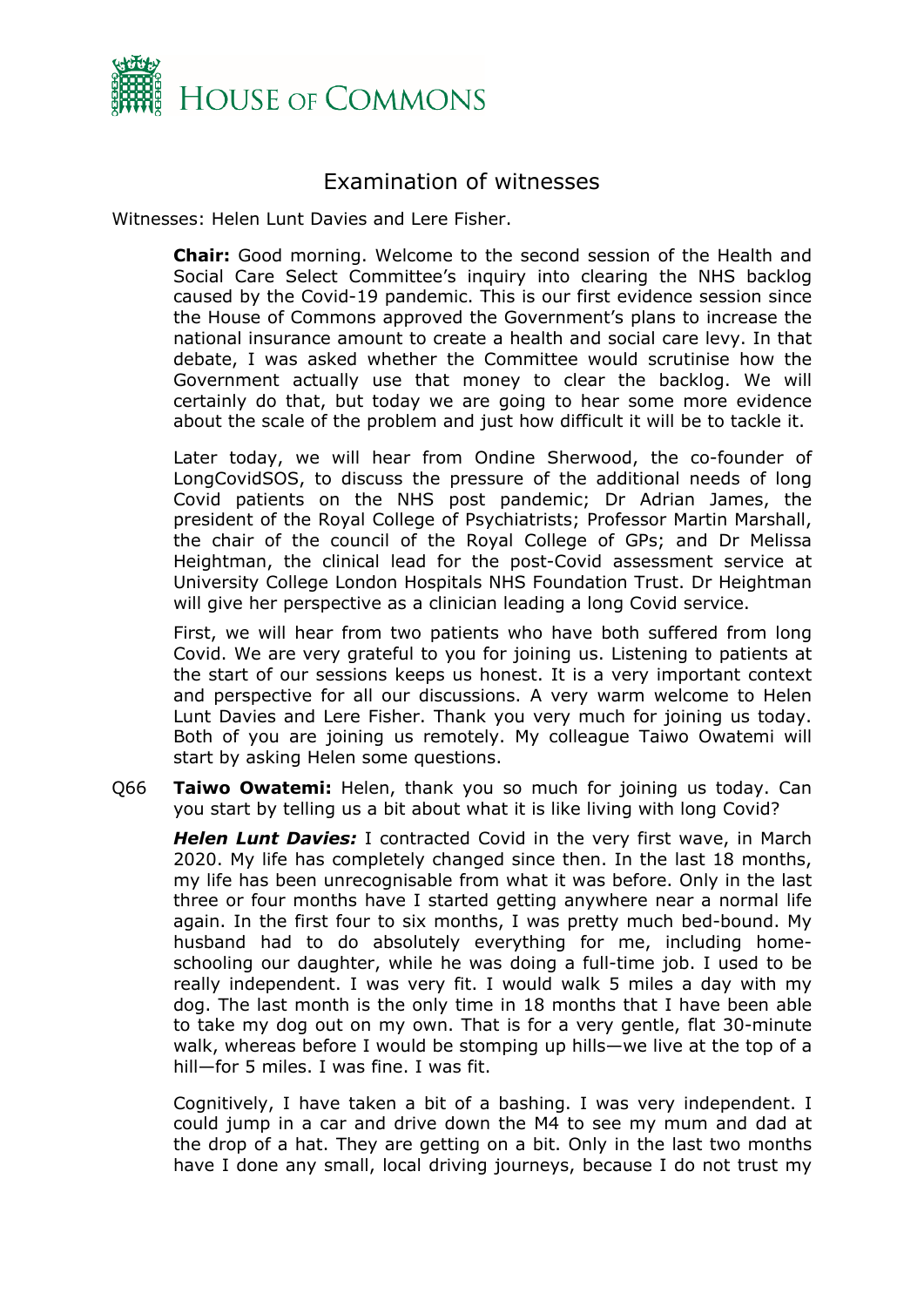

reflexes. If something jumped out at me, I do not trust that I would be safe enough. I have not yet driven anywhere without my husband in the car either.

I am a jeweller by trade. I have not been able to make anything, because a lot of physical work is involved in making jewellery—sawing, hammering and using fire and blowtorches. I do not trust myself. I do not feel safe enough, or strong enough, to do it yet. Even now, you can probably tell that it is taking quite an effort for my voice to come out.

Q67 **Taiwo Owatemi:** That must have been quite difficult. What symptoms did you have in the beginning, when you were experiencing Covid? How were you able to go about getting treatment?

*Helen Lunt Davies:* My very initial symptoms were in mid-March, when I had a very upset stomach, was feverish and had the worst headache of my life. At that point, nobody knew that those were coronavirus symptoms. For the next week or so, I tried to go about my normal business, but I was thinking, "I am really not well." After about a week, the more classic coronavirus symptoms came in. I felt like an elephant was sitting on my chest and was coughing. Coughing was never the major part of my illness. It has been much more breathing difficulties, chest pain, palpitations and the cognitive stuff.

Q68 **Taiwo Owatemi:** What was it like going to seek treatment? How did you find that initially?

*Helen Lunt Davies:* Really difficult. Everything shut down. I understand why. Nobody knew what was happening. Very early on, it was okay getting the doctor's phone and video calls. This was in the first two or three weeks, probably. Things really went downhill from there because I was not getting better. I don't think they knew what to do with me because nobody knew or had heard of long Covid. At that point, it was not long; it was still acute.

I found that I had to do absolutely all the chasing and seeking help. In all that time, I had one phone call from a nurse at the doctor's surgery, even though by May I was phoning them once a week to say, "I'm still not better." They gave me five courses of antibiotics by the end of May, just in case it was a secondary infection, but to get hold of those, I had to fight to get past the doctor's receptionist. Every time I phoned up, I spoke to somebody different, and I did not have a voice and I could not breathe. With my doctor's surgery—I know that all of them are slightly different—I have to phone at 8 o'clock in the morning. Then they decide whether I can have an appointment or whether I am not urgent enough. The longer it went on, the less urgent they felt that it was, so quite often I could not get appointments. I would be crying on the phone to the receptionist, saying, "What's going on? I'm not getting any better. I'm actually getting worse."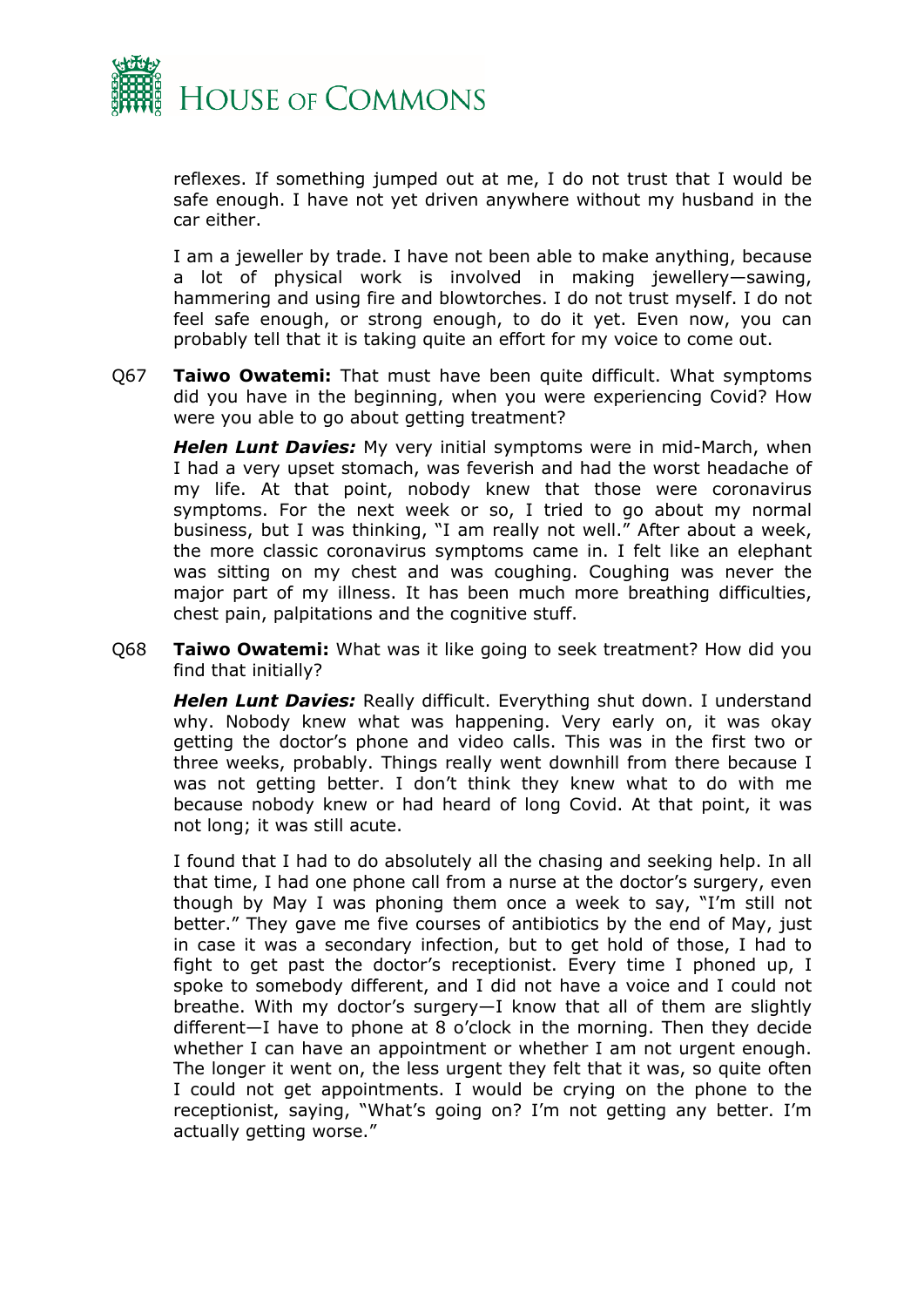

At that point—I think it was at the beginning of May—I phoned NHS 111 for the first time. He was really lovely and reassuring. He phoned back much more quickly than I thought. They said that there might be a sixhour wait, but they actually phoned me back within half an hour. I was really impressed, and he was lovely. He said, "Some people just aren't getting better. It's not just a two-week thing for lots of people." He recommended that I try to get on to a Covid hub—a hot hub. My GP eventually referred me to that, but it took about another two weeks. Again, she said, "Some people just aren't getting better after two weeks, but keep with your doctor. Phone them and keep telling them. Phone every week. Try to speak to the same person if you can."

That is what was so difficult. In every phone call I made, I was talking to somebody different, so I had to explain myself over and over again and I was getting more and more anxious. I was not anxious in a way that was making me ill, but I was anxious because I was having to do all that fighting. If I was not the person that I am, I dread to think what sort of help I would have got, but I was incredibly tenacious and was not going to be forgotten about.

Q69 **Taiwo Owatemi:** I love your energy to keep fighting for yourself. That is really important. Many patients have found it very hard to access their GP during this time. I think that you have done brilliantly. From your point of view, could you explain what you thought the NHS did very well and what were the areas where you think it could improve?

*Helen Lunt Davies:* What did they do well? I eventually got through to UCLH, which involved ever such a lot of to-ing and fro-ing from my doctor, with them saying, "No such thing as a post-Covid clinic exists," and me saying, "I know people who have been referred." Once I got through to UCLH, which was in mid-August, I felt looked after. It was absolutely fantastic.

I went in and had a four-appointment with them, and they did everything. They were the first people who listened and believed me. The doctors were getting more and more convinced that it was anxiety that was causing my problems. I would say, "I'm not anxious. I'm asleep, and I'm being woken up in the middle of the night from a deep sleep with a heart rate of 130-plus and not able to breathe." UCLH were fantastic. They referred me on. I am still having ongoing treatment with the neurologists and cardiologists because I sustained some heart damage and have cognitive problems. They have been brilliant. That is what the NHS has done right—UCLH.

Q70 **Taiwo Owatemi:** That is great. We will be hearing from UCLH later on, so it is great to hear that.

At the beginning of your testimony, you talked about how long-term Covid impacted on your life. Would you mind elaborating on how difficult it was in other areas of your life?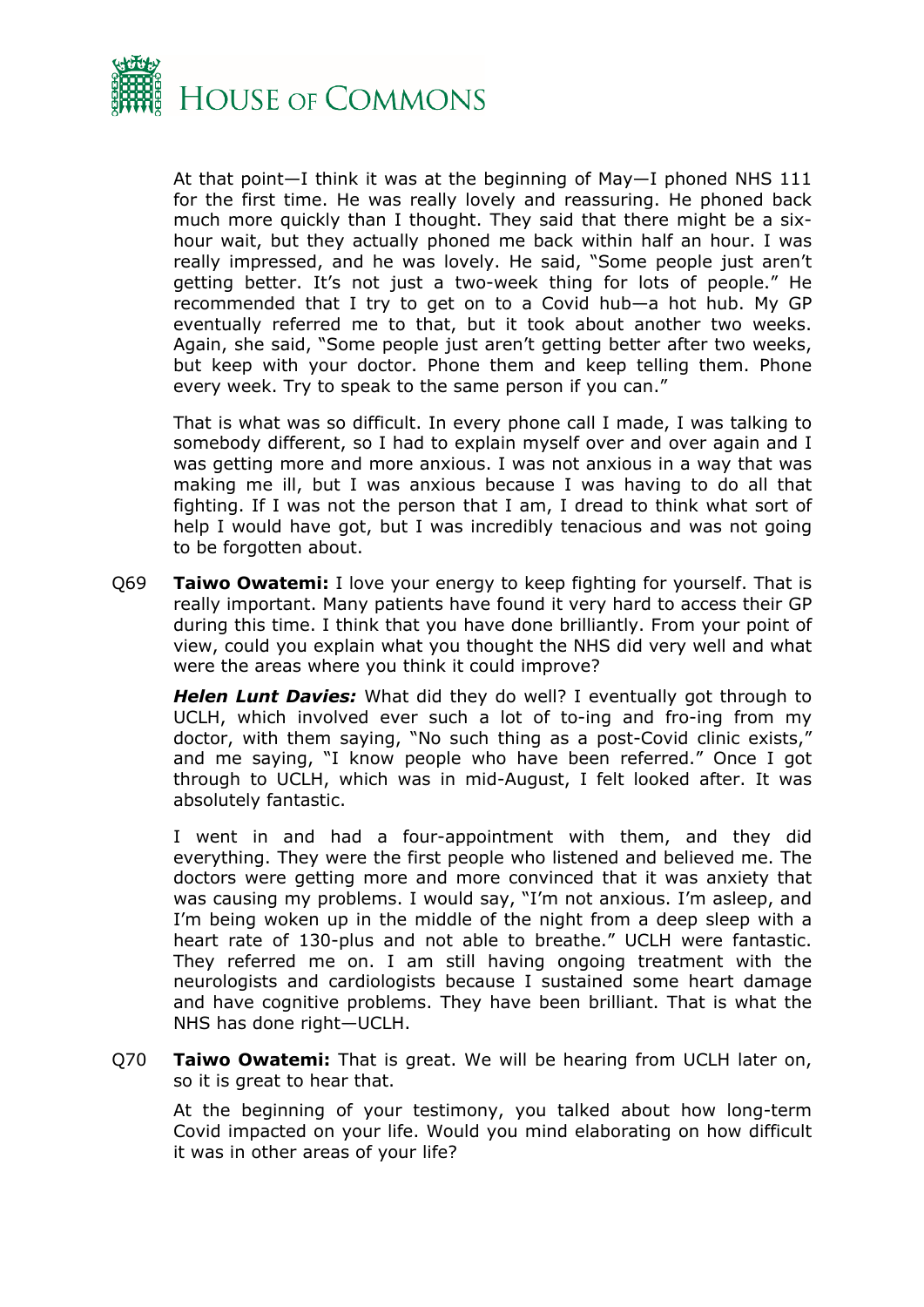

*Helen Lunt Davies:* Sorry; I'm going to get a bit upset. My husband has had to do absolutely everything for me. Until Christmas, I could not even cook. I have a daughter. My husband works full time. I could not even concentrate well enough to make a cup of tea and something like beans on toast at the same time. It is absolutely crazy to think about, but I would just forget what I was doing. I would wander out into the garden to look at some flowers or to pick a cucumber, and I would completely forget that anything was on the stove. My husband would smell burning and come downstairs.

It was the most simple, basic things. I could not empty the dishwasher. Only since Christmas have I started cooking again. I—you see; this is when my train of thought goes. Before, I was a really competent chef. I could cook and multitask. I could do a million other things. I would always make things up. I wouldn't follow recipes. Now I have to follow recipes. It has to be one step after another. I cannot look ahead at what I might be doing. That is improving. It is getting easier to cook. Now I can empty the dishwater, but I still cannot put things up on high shelves, because I do not have the strength, and my palpitations start. Sorry. What was the question?

Q71 **Taiwo Owatemi:** You have answered the question. It was about how other areas of your life have changed.

I have one final question. What recommendation would you give this Committee, moving forward, on what we can advise?

*Helen Lunt Davies:* I don't think that people who are as ill as I was should be left to fight for treatment every step of the way. I dread to think how many people are at home having not been like me and have not been able to access any sort of treatment at all. I am surprised at myself for having had such a backbone while being so ill.

If somebody has been diagnosed with long Covid, they need to have somebody looking after them and helping them to seek treatment and find the information. I found all the information through online websites and a friend who had long Covid. I found everything out and told my GP. They kept denying that these things existed. I would come back to them, saying, "I know they exist. I know people who have been referred." The to-ing and fro-ing between me and my GP was probably one of the hardest things, above being ill. I was ill. That was horrible. Having to fight for treatment was worse, in a way, because it made me feel that they were helpless. They did not know what to do with me. There should be some sort of liaison and support for people with long Covid so that they are not just abandoned. I felt completely abandoned until I got to UCLH.

Q72 **Taiwo Owatemi:** Thank you so much for sharing your experience with us today. You are right. No one should have to fight for their treatment, and no patient should have to feel abandoned. We will take that on board. Thank you so much for joining us this morning. It has been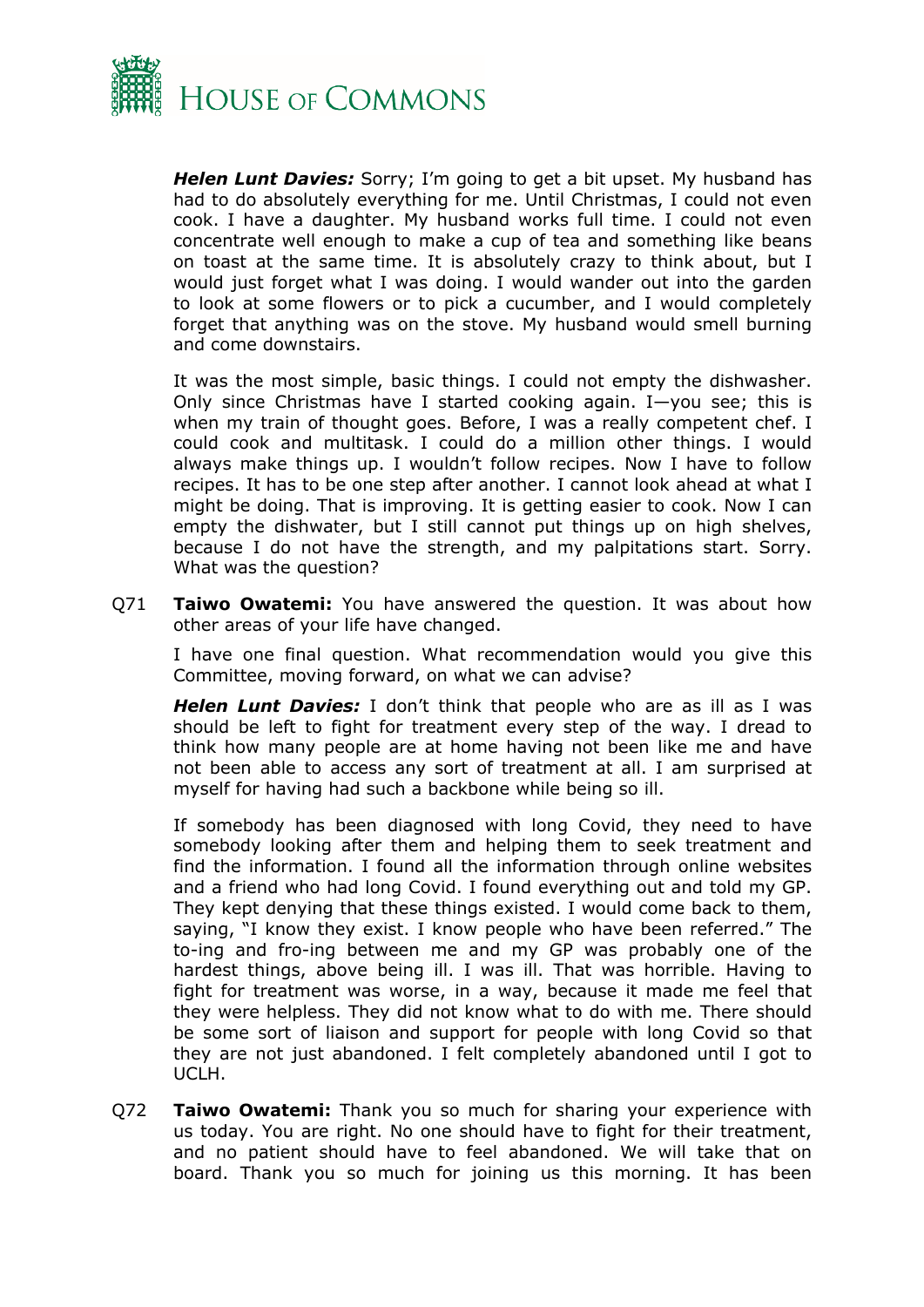

wonderful speaking to you.

## *Helen Lunt Davies:* Thank you.

Q73 **Chair:** Thank you, Helen. For context, for people who may be following these proceedings from home, 384,000 people are reported to have Covid symptoms a year after getting the disease, according to the ZOE study, so you are speaking for a lot of people in what you have just told us. Thank you for joining us.

We have one more witness with long Covid. My colleague Dean Russell is going to talk to Lere Fisher. Lere, thank you for joining us.

*Lere Fisher:* Thank you.

Q74 **Dean Russell:** Thank you for joining us, Mr Fisher. I have a few questions, similar to those that were put to the previous witness. Would you mind giving us the context? Could you start by telling a little about what it is like living with long Covid?

*Lere Fisher:* The first thing is not being believed. We can talk about symptoms and the effect on your health, but it is also about the effect on your mental health. It is not feeling that you are taken seriously.

I will go through a bit of my story. The biggest health challenge when I contracted Covid on 20 March 2020 was that I slept for about 16 hours. I had chronic fatigue and the worst headache ever. I knew that this was not flu. It was something a lot more serious. At the time, with the pandemic, the whole world was in that situation, so I knew that it was Covid. I experienced delirium, chest pains—dull aches in the chest—and brain fog. It is a situation where you cannot plan, not even the next day, sometimes not even the afternoon, and sometimes not even the hours ahead. We could be having a conversation like this and then, within five minutes, I would need to go and lie down and sleep for a few hours.

Quite often, there was a continuation. When I woke up in the morning, I might have four symptoms. I would probably have chest pains and a few other things. By the afternoon that could change. No two days were the same, and probably no two half-days were the same.

Q75 **Dean Russell:** Would you mind talking about the very early stages? What were your initial symptoms? What got you to seek treatment for them?

*Lere Fisher:* The first was chronic fatigue. That was the big one. I had severe headaches, nausea and stomach cramps. I did not cough once. I did not have a sore throat at all. Those were the first symptoms that I had.

With that, I rested and self-isolated for about 10 days, maybe two weeks. After that period, I went for a walk. It was not a long walk, but by the time I got in I literally felt like I was going to collapse. I had a burning sensation in my chest. I felt I was going to collapse, so I called the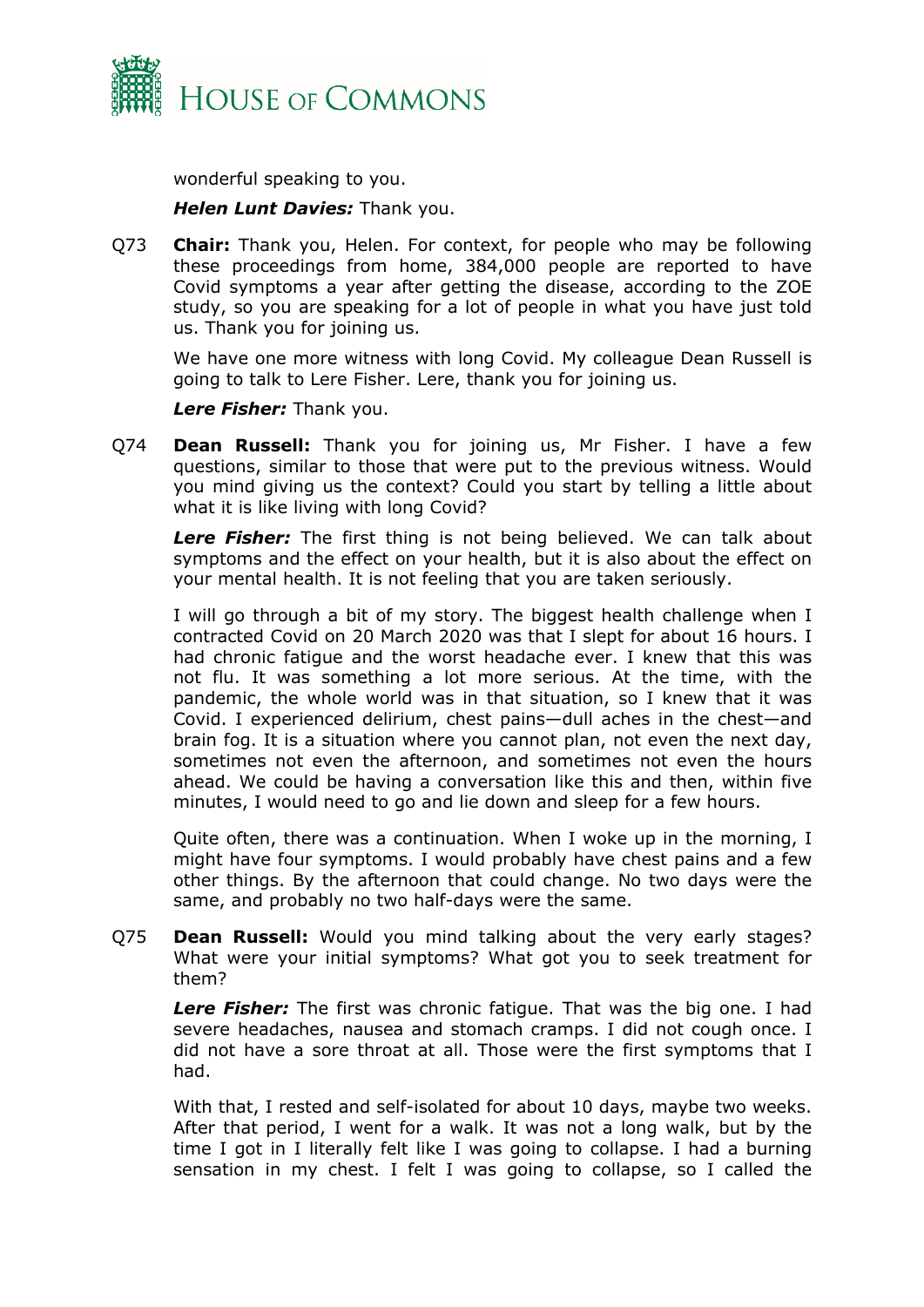

ambulance and they came out. At that point, they diagnosed me as having Covid.

Q76 **Dean Russell:** In terms of seeking treatment, what has it been like so far, both in the early stages and as time has gone on?

*Lere Fisher:* Absolutely horrendous. It is probably based on the fact that, at the time, tests were only given to frontline workers. We weren't allowed to have any tests at the beginning. Because I was not allowed to have any tests at the beginning, that set a precedent for the help that I got further on. It was as if I was not believed: "Are you telling the truth? You think you have Covid, but I am assured that you don't." When I spoke to my GP, they actually laughed when I said, "These are my symptoms, and this is what I believe that I have." I was told to have paracetamol and to drink a glass of water. I was not offered any form of referral or any other advice, or anything other than that, to be honest.

Q77 **Dean Russell:** From what you have said, it was difficult to access care and you were not particularly supported by the NHS in attempting to get that.

*Lere Fisher:* Correct.

Q78 **Dean Russell:** I am sorry to hear that. What, if anything, would you say went well throughout that process?

*Lere Fisher:* The thing that went well was support groups— LongCovidSOS. That was when I realised that there were other people who were feeling the same as I was feeling. At the time, I thought it was just me, because I was part of that first batch. I had to do my own research, only to find that there was a whole community of people experiencing exactly the same as I was experiencing, but not getting the same help that I was getting.

Q79 **Dean Russell:** Is it correct to say that those support groups were outside the NHS?

*Lere Fisher:* Correct.

Q80 **Dean Russell:** What, if anything, could the NHS have done better to support you? It sounds like access to support groups would be one thing. Are there other things that you would recommend?

*Lere Fisher:* I always say, "Listen." I am 47 years old. When I am sick, I know that I am sick and can probably explain the sickness that I have. I am not a medical expert of any kind, but I quite often know what I am feeling. If I do not know what I am feeling, that is an opportunity to listen and to go a bit deeper, to find out why I am feeling that way. What are the symptoms that are unusual?

Q81 **Dean Russell:** We heard from the previous witness that not being believed was one of the biggest challenges. From your experience with the NHS in terms of support, did you have the same sense that the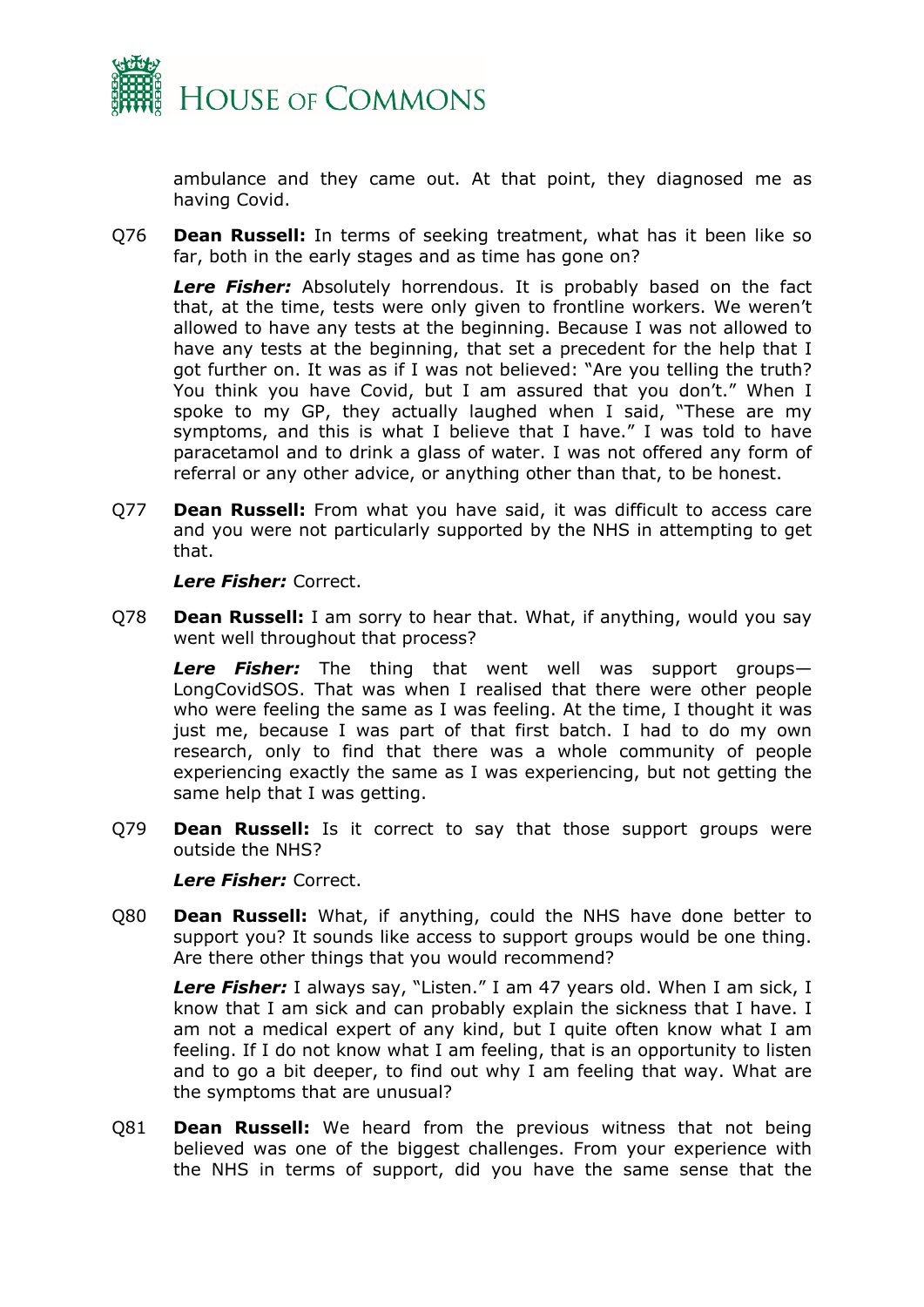

frustration of not being believed or understood was as bad as having long Covid?

*Lere Fisher:* Yes, it was. There was no face-to-face care. Without faceto-face care, you cannot see me visually, to see how I look. I cannot even say that it was frustration. It was like a fight—a fight to be heard. Trying to get a call back was very difficult. In the end, when I had an antibodies test, which came back negative because it was so far away from when I first contracted Covid, I was referred to a chronic fatigue syndrome clinic. I think there was a lot of gaslighting through that whole period. When I contacted them again to find out what was going on with the clinic, I was told that there was no funding for it and that the only thing they could offer me was counselling.

Q82 **Dean Russell:** I see. Obviously, it has had a massive impact on your health. Beyond that, what other impact has it had on your life? Please feel free to mention the health impacts, but I am interested to know what this has meant for you as an individual, for your family and friends, and for your career.

*Lere Fisher:* It has been absolutely major. I am a learning development consultant—a speaker, host and presenter—so I spend a lot of time on my feet speaking, talking and delivering. This made it impossible. I did not have the energy and capability to do that, which affected my income. That meant that I had to move in with my parents. I was not able to drive. I have not driven for the last 18 months. I could not afford so many things. I had to go on to benefits. I was bedridden. It completely affected my whole life and my income, to put it mildly.

Q83 **Dean Russell:** Thank you for sharing that. I know that it must be difficult. In this inquiry, we are keen to understand what can be improved. Could you give me two or three recommendations we should be looking at and recommending as part of our work?

*Lere Fisher:* Yes. There are a few things. One is about the pathway. For example, when I could not get through to the GP, they said, "Go online." Each time I went online, it led me up blind alleys. You are pushing buttons to try to find out which is the best way of getting information, but at the end it says, "Okay, you're having a heart attack. We need to get an ambulance out for you." No, I am not having a heart attack, but those are my symptoms. That pathway online definitely did not help.

The pathway of having a conversation with the GP did not help. Also, I should not have to go private just to get help. If you do not have the money to be able to afford to go private, where does that leave you?

The last thing is that I am probably at a stage where I am 85% or 90% back to full health, but I am still living with long Covid. I should not have to be forgotten at this stage. I have had to nurse myself back to health, but what does the future look like? I do not know. I do not know whether I have internal damage. I do not know whether it is going to have any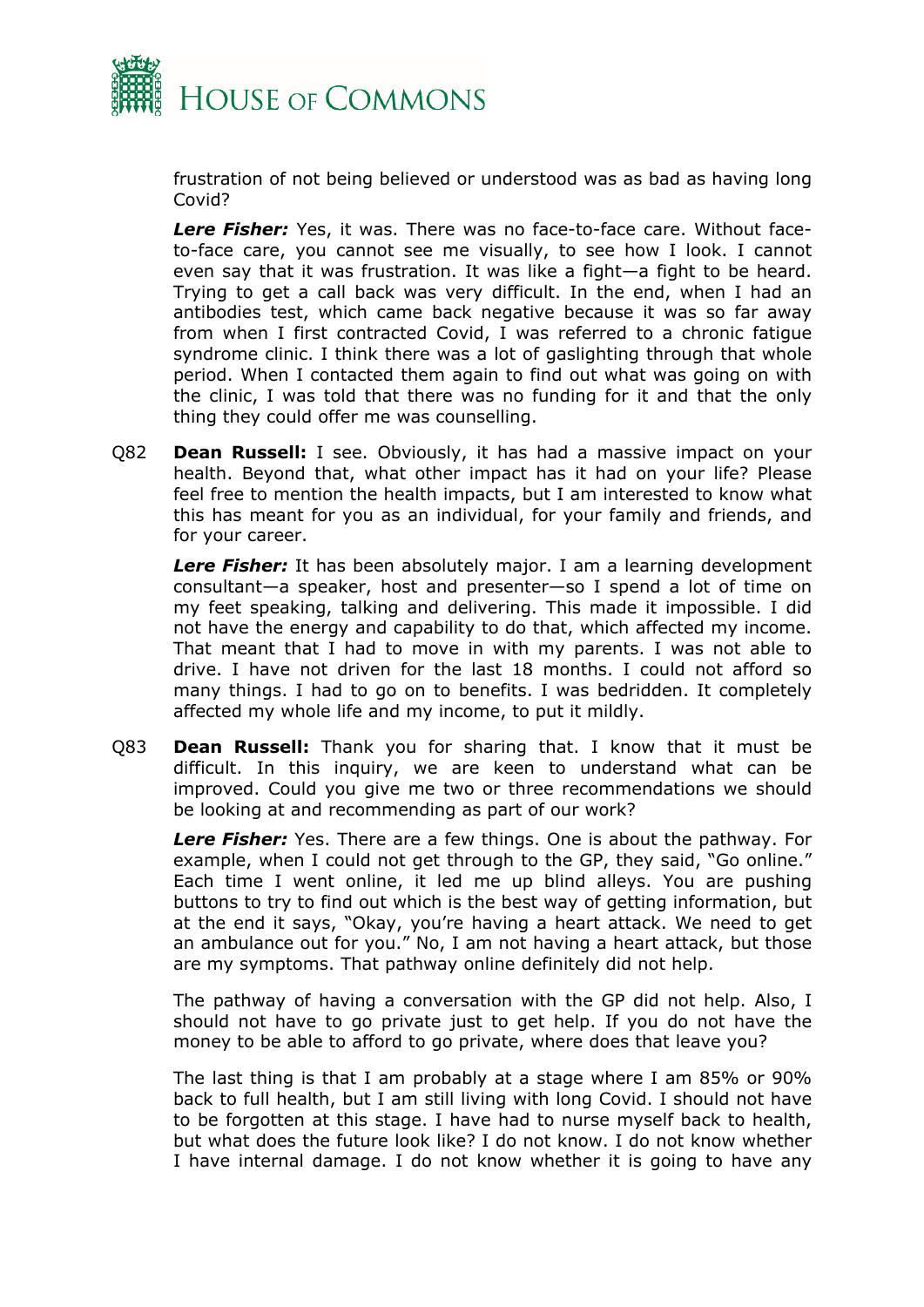

effect on my life in five or 10 years. Is my body resetting? I do not know. I should not be forgotten.

Q84 **Dean Russell:** Absolutely. I can appreciate the uncertainty. Mr Fisher, thank you so much for your openness and for sharing incredibly powerful and important testimony with us today.

## *Lere Fisher:* Thank you.

**Chair:** Lere and Helen, thank you so much for joining us. It takes a lot of guts to speak publicly about any medical condition. You have really helped us. You are welcome to tune in to the rest of the session. We are going to ask the experts what they make of what you have said. We are really grateful for your time and courage in coming forward this morning. We wish you the very best of luck with your conditions and getting back to normal life.

## Examination of witnesses

Witnesses: Ondine Sherwood, Dr James, Professor Marshall and Dr Heightman.

Q85 **Chair:** On our second panel, I welcome Ondine Sherwood, the co-founder of LongCovidSOS; Dr Adrian James, the president of the Royal College of Psychiatrists; Professor Martin Marshall, the chair of the council of the Royal College of GPs; and Dr Melissa Heightman, the clinical lead for the post-Covid assessment service at University College London Hospitals, which we heard about in the earlier session.

We are talking about our inquiry into the post-Covid challenges facing the NHS and the backlog. Part of that is long Covid. I will stay with the long Covid theme to begin with. We will then move on to broader questions. Perhaps I could start with Ondine. You and I have a good friend, Robin Gorna, who is a long Covid patient and campaigner. We heard two very powerful testimonies from Lere and Helen. What is your reaction to what you have heard? How typical are those stories?

**Ondine Sherwood:** The aspect of not being believed is highly typical, certainly in the early days. Despite the fact that we knew from the first SARS epidemic that there were many people who did not recover in months or years, the whole system seemed to be completely unprepared for that possibility. Therefore, when people were not getting better, there was absolutely nothing. There were no resources for them. There was no information. I think that each individual felt alone. Certainly, that was my experience. I did not realise that there were other people in the same situation. I thought, "There's something wrong with me. I can't shake this off." Everybody was unprepared. When they tried to speak to medical professionals, the medical professionals knew nothing. A lot of people said that they would go to A&E and be met with shrugs, because people did not know what to do for them.

Q86 **Chair:** With a new virus, there will be lots of things that we do not know, but we now know about long Covid. How much has it changed on the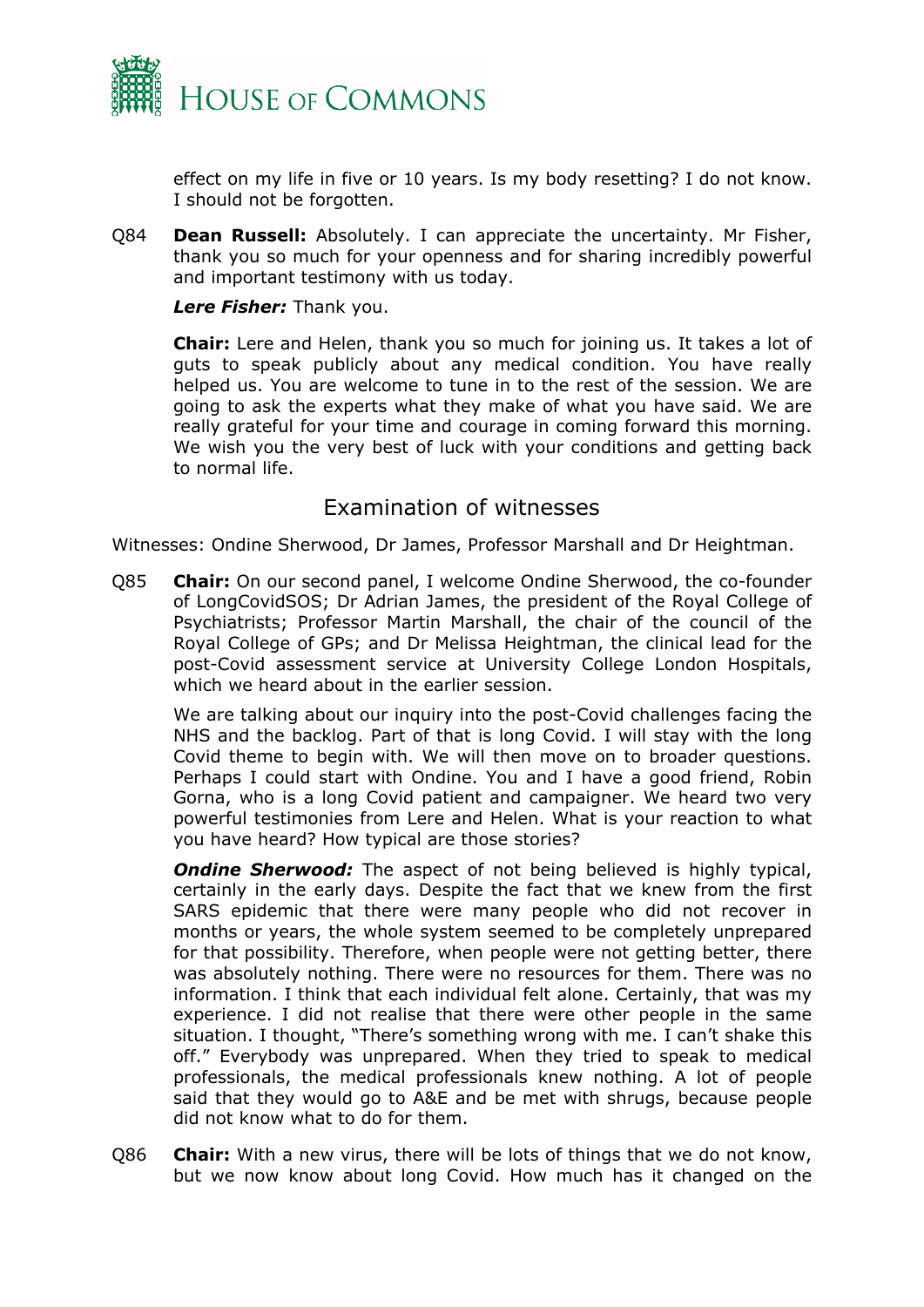

ground? If someone had long Covid symptoms now and went to their GP, would they still experience the same things Lere and Helen talked about?

**Ondine Sherwood:** I would have thought not, but unfortunately we still hear about people really struggling to get referred. Some doctors still do not seem to be fully informed about the condition. There is an issue with communication between medical professionals. I know that the medical royal colleges are doing their best to run webinars and provide information leaflets and so on to try to make sure that everybody understands what this disease is about, but from what I can gather there are a lot of people who are still having trouble getting care.

Unfortunately, a huge number of people who were ill in March 2020, in the first wave, have still not been able to be properly assessed. We heard from Helen that she was diagnosed with heart problems. Very luckily for her, she had those diagnostics, has been given some treatment to help her and is slowly getting better, but we still speak to people who have not had those tests. Some of them have been told to try online self-help and are not able to get into the clinics. They have symptoms that sound to me like they need investigating, but they are not considered eligible for the clinics.

Q87 **Chair:** For the people who get care, we now have the NHS long Covid clinics. Helen said that she got great treatment at UCLH. Overall, across the whole NHS, those clinics are supposed to provide integrated, multidisciplinary assessment services. In your judgment, do they do that?

*Ondine Sherwood:* There are a few centres of excellence that are doing a pretty good job, but no, it is very variable. Some of the assessment centres barely do that; they do not even assess, let alone offer any treatment. I know a lot of people who have been very frustrated because it is a matter of a virtual consultation and then a discharge before they even get to be seen in person. There is huge variability, and it needs to be addressed.

Q88 **Chair:** Professor Marshall, you heard Helen's comments earlier about the difficulty of getting understood by GPs. Ondine has said she thinks things are probably better now than they were with respect to understanding long Covid. What is your view, or the college's view, about the challenge of long Covid?

*Professor Marshall:* Good morning, everybody, and thanks for inviting me to give evidence to the Committee.

Listening to Helen and to Lere's testimony is distressing. It is distressing to anybody. I cannot imagine there is a GP in the country who would listen to those stories and not feel that it is a real shame that it happened in that way. I do not think there is any doubt that we all have a lot to learn from this process.

Helen's story in particular highlighted two issues to me that I think are relevant. The first, as you have mentioned, is that long Covid is a new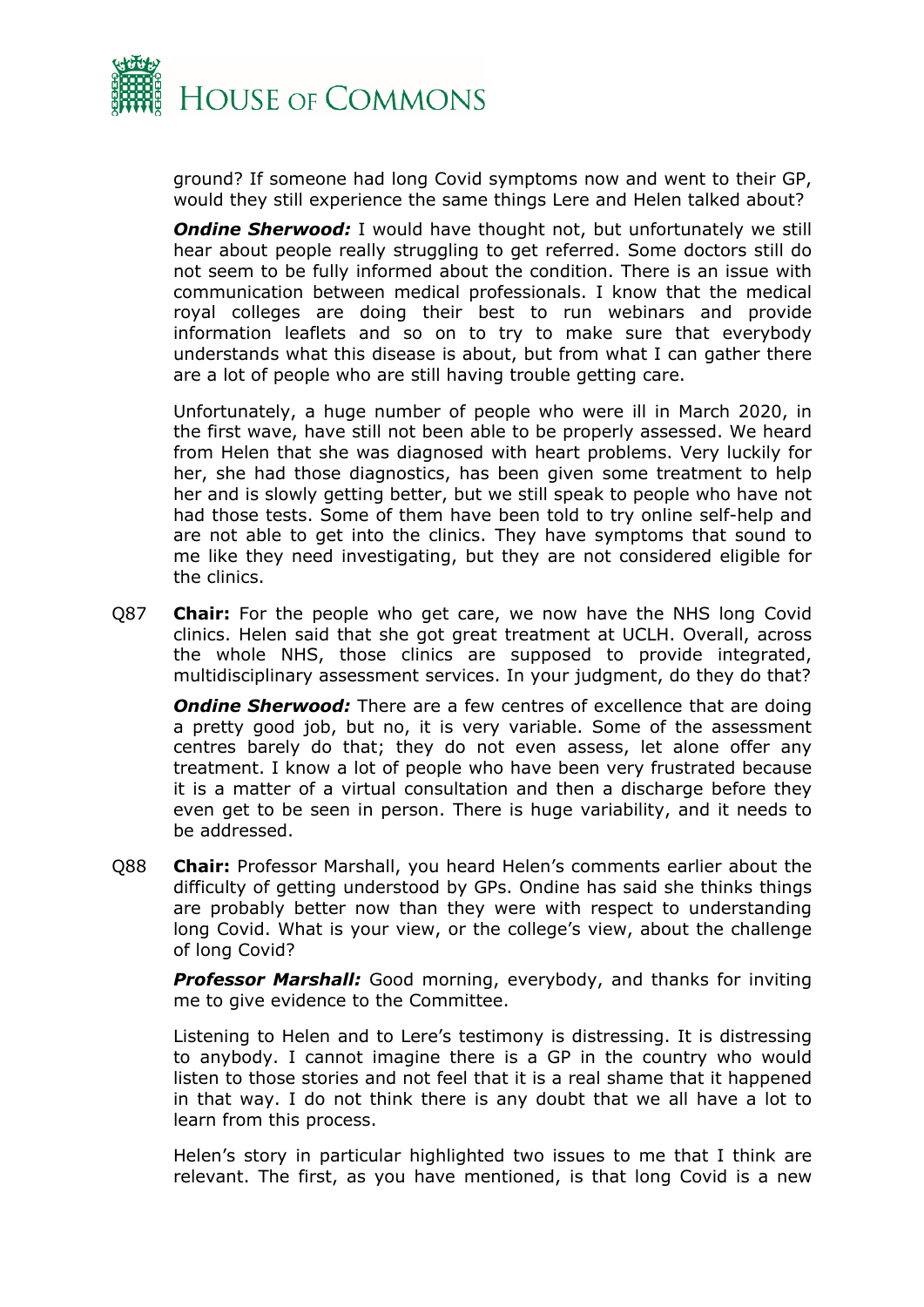

condition. The second is the pressure that general practice is under at the moment.

In terms of it being a new condition, I have been a GP for over 30 years, and I am not sure I can remember very many new conditions that have come along in that time. We always have to update and there are developments in every condition, but to have a completely new condition is a real rarity, so it is not surprising that, as clinicians, we did not know very much about it. The evidence developed at not a particularly fast pace, but it developed and we as a college work very closely with NICE in England and with SIGN in Scotland to develop guidance. It took quite a long period of time to do so, but we have done that and I hope that we have made a significant contribution.

Because it is a new condition, it is one of those slightly strange conditions where it is not uncommon for patients to know more than their GP does about it. For common conditions we know a lot about everything, but when you only have one condition and you are following the research and all the discussions and you are on the online groups that Lere talked about, you learn a lot. It is always an interesting challenge for a GP, where your job is to bring your body of knowledge, when maybe your patient knows more than you. That is an interesting challenge.

I am sure we will come back to the pressures on general practice in a few seconds. It has been very difficult for general practice to deliver the quality of care that we want to deliver, and it is becoming increasingly difficult. I am sure we will come back to that. There is an element in which the care that patients are experiencing for long Covid is a reflection of that pressure.

As you said, 1.1 million people have symptoms at four weeks; 830,000 have symptoms at 12 weeks; and 380,000 have symptoms at a year. That is an awful lot of people. If you were to average that out, about 60 or 70 patients per practice have long Covid. That is a massive challenge when the resources to help us deal with it are very thin on the ground.

Q89 **Chair:** A couple of specific things came up there. One is more generalised, but I think I should ask you anyway. Helen made the point that she was never able to speak to the same GP, or that she found it very hard. She was always speaking to someone different. As we get capacity back into general practice, do we need to move back to a system where people have their own GP who knows them and their family's history?

The other point that is obviously in the press a lot at the moment is the difficulty of getting face-to-face appointments. Again, that is something people feel is a barrier to access. What are your views on both those issues?

*Professor Marshall:* As far as the first is concerned, I think the essence of general practice is the long-term relationships that patients and their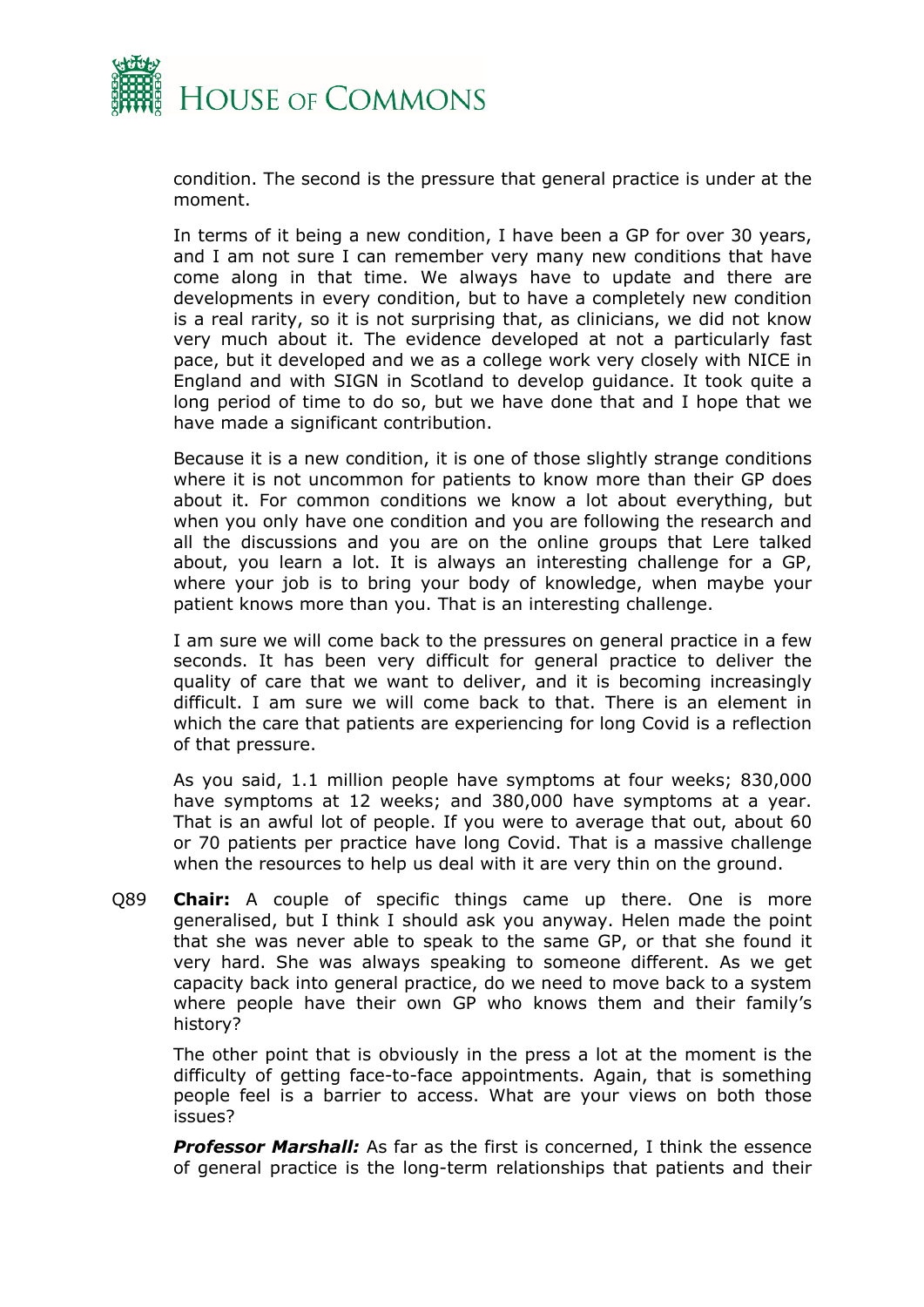

GPs are able to develop, and that give you an understanding of people's health beliefs. It allows you to make diagnoses more effectively and allows you to treat problems more effectively.

The concept of continuity of care has long been something that has been an important part of general practice. Not all patients need continuity all the time. Some appointments in general practice are quite transactional and quite quick and easy to develop, but continuity is really important. There is no doubt at all—we have good evidence—that the extent to which continuity is a key part of general practice has dropped as a consequence of a range of things, of which workload is one. There are other factors as well. Patients are less likely to stay in one place for a long period of time. GPs are more likely to work part time and are more likely to be geographically mobile as well. There are a lot of societal factors as well as health service factors that have contributed.

You said that it was as we build the general practice workforce. I think you are right. If we build the general practice workforce, we have to get back to general practice being able to deliver more personal care, and GPs and patients getting to know each other more effectively. We are a long way from that at the moment.

Q90 **Chair:** And the face-to-face issue?

**Professor Marshall:** It is a massive issue. How long have I got?

Q91 **Chair:** Briefly now. As you know, the basic charge is that people say, "I want to see my GP face to face and I'm not allowed to."

*Professor Marshall:* We know the figures. About 80% of general practice was conducted face to face prior to the pandemic. At the height of the first wave that was down to 10%. Now around 56% of consultations are face to face. What we have learnt from the pandemic is that we can do more in general practice remotely than we thought we could. That is a positive bit of learning. There is a lot of stuff that can be done without having to examine someone or be in the same room.

Having said that, face-to-face contact is a really important part of dealing with, particularly, more complex problems. There are three categories of patients. There are people who like and get real benefit from remote care. There are patients who absolutely need face-to-face contact in order to get high-quality care to pick up the right diagnosis, not just examining but picking up soft signs. Then there is a large group of people in the middle who would like to have face-to-face care, but general practice currently does not have the capacity to deliver it. That is the bit that is the real problem for patients and for general practice.

Q92 **Chair:** So that people understand, do you have a right as an NHS patient to say, "I want to sit in front of my GP"?

*Professor Marshall:* People are saying that patients should have a right, but there is no point in having a right if it is undeliverable. It is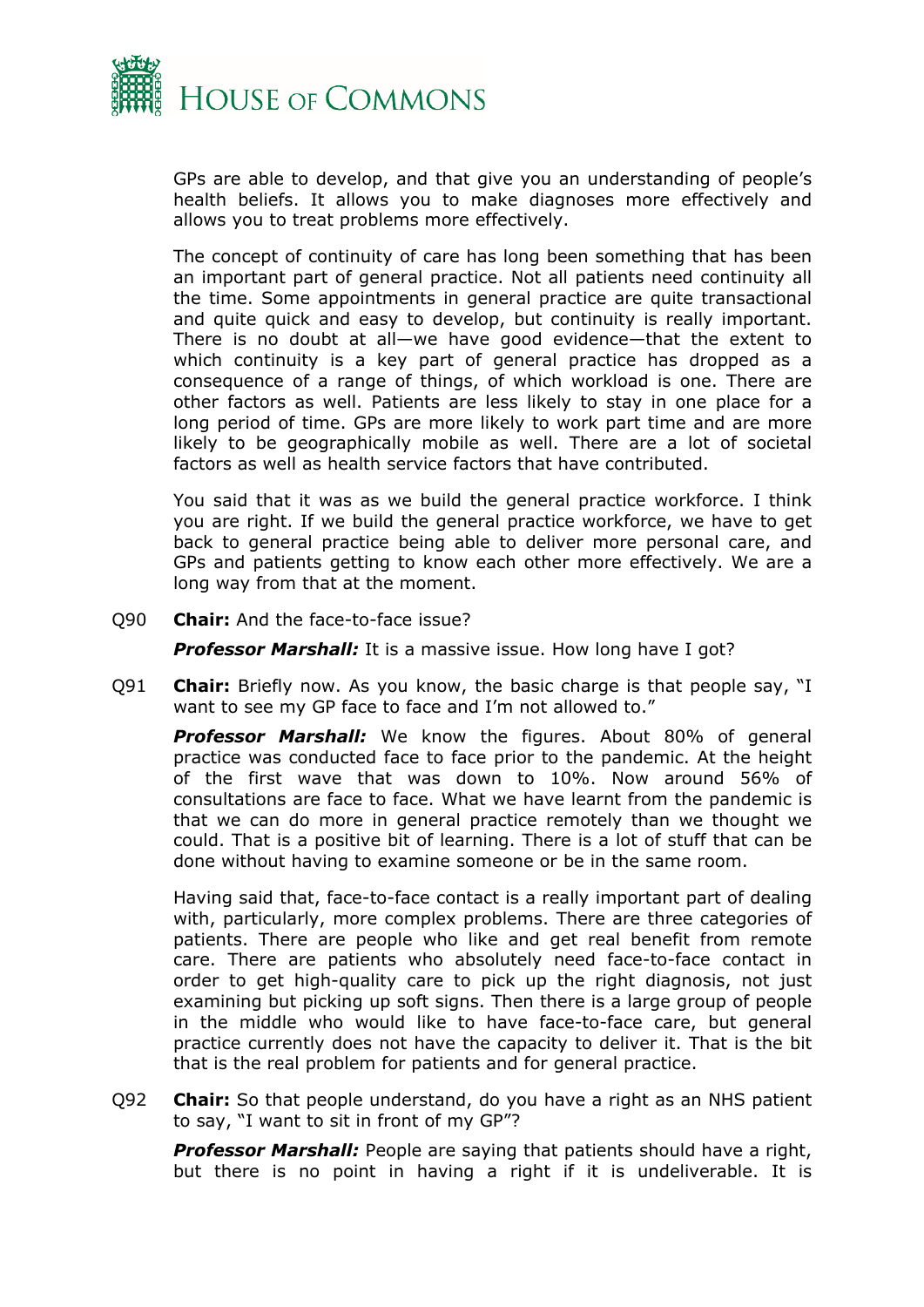

essentially undeliverable at the moment because of the workload pressures. You can try to meet the preferences of patients, and ideally what you want is shared decision making between a GP and a patient to decide at triage whether face to face is necessary or not.

Q93 **Chair:** We understand that general practice is under a lot of pressure, but it was under pressure two years ago, before the pandemic, and people could actually get in front of their GP when they wanted to, usually relatively quickly. What has changed now that means that the profession cannot offer that service to some people who want it?

*Professor Marshall:* Two things have changed. First of all, the workload has gone up increasingly in that period of time, and indeed over the last decade. The second thing, really importantly, is that the pandemic is not over. We would like to think it is, but it is not. It might be over for pubs and nightclubs. It is not over for health services. It is really important that if you run a health service, whether it be in general practice or in hospitals, you protect vulnerable patients. The prevalence is still that about one in 70 or one in 80 patients in this country has Covid. The idea of having somebody who is fit and healthy but shedding the virus sitting next to someone who is vulnerable in a waiting room is not something that is acceptable.

Q94 **Chair:** I am going to bring in my colleagues, but I would like a quick comment from Dr Heightman and Dr James first. Dr Heightman, what do we now know about the best way to treat long Covid? We have heard that your service is one of the best in the country, so it would be very interesting to know what you have learnt as to the best way of doing it.

Is the funding sufficient to roll that out? Thirdly, is there a particular occupational risk to healthcare workers? Does the NHS need to take special measures to look after NHS staff, given the disproportionate numbers of NHS staff who have long Covid?

*Dr Heightman:* In terms of what we now know about long Covid, I think it is fair to say that we had to develop some degree of expertise at pace last May. We were working from a truck at the back of our hospital so that we could see patients face to face. This is a condition that you cannot understand if you cannot see patients in person and get the diagnostic tests that you need.

We have benefited from input from a large number of specialists in the hospital that we were able to access because we were in a hospital setting, to help us understand this confusing condition. What is difficult about long Covid is that it is very much a multi-system disease. It is not like anything that I have managed before in my experience as a respiratory physician. It is also something that is quite difficult to predict in an individual. Some of the effects of Covid are correlated with the severity of their initial illness and others are not correlated at all. That was a particular surprise to us as doctors. It obviously meant that we had a huge number of patients who became unwell at the same time in the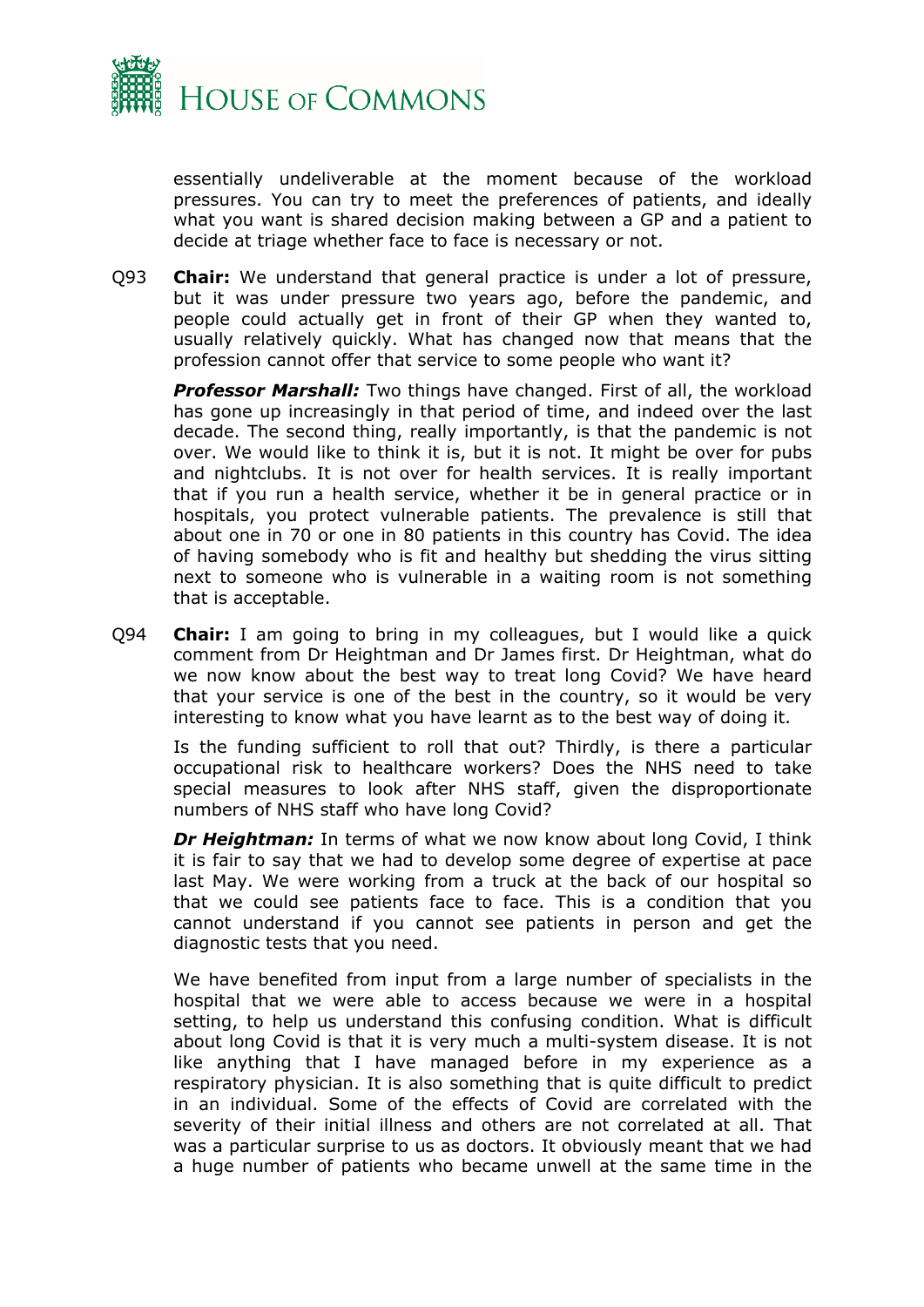

pandemic, which caused problems for primary care and services such as ours.

As to how we manage long Covid now, our role as an assessment service is, No. 1, to affirm that it is the right diagnosis. The symptoms could be explained by other conditions that would need different treatment. That is the first thing. We then define how long Covid is affecting that individual and develop a personalised treatment and recovery plan based on their symptoms.

The most important part of treatment is, first of all, giving really good quality self-management advice, from what we have learnt over the last year, about how to manage these really difficult symptoms. This is something that a patient is dealing with every day. The next component can be supported therapy. The most difficult symptoms are usually fatigue and breathlessness. We are finding approaches to manage fatigue better for patients, which is about finding the right balance of activity and rest for them to support their recovery. There is also a big improvement seen with respiratory physiotherapy to help patients with what is called a disordered breathing pattern. That is an unusual aspect of long Covid that we still do not really understand, but patients get better with treatment for that.

There is a small role for pharmacotherapy in treating certain symptoms such as the tachycardias that Helen mentioned, and for managing pain effectively. Really important is giving psychological support because their psychological wellbeing is really important for effective recovery. That is something that ideally needs to be integrated with the physical healthcare offer.

Q95 **Chair:** I am going to ask Dr James about that in a minute. Can I ask you about the funding point and the occupational hazard point?

**Dr Heightman:** It was a big relief for us last October to start to get funding as a service. Up until that point, we were running at cost to our organisation. We continue to be funded now up until next March. At the moment, our funding is adequate to deliver our service to a certain level of capacity, but our waiting times are too long. They have crept up to four months, which is not a good time period for somebody who is unwell—somebody like Helen.

The real challenge for us is not knowing about funding for next year. We are trying to stabilise services and recruit into vacancies. We have a serious shortage of therapists in the system, which has always been a problem for the NHS. I think we have made a really good starting point with the funding, but we definitely need more. Primary care needs more support.

Q96 **Chair:** And the occupational point?

**Dr Heightman:** The occupational point is really important to us; 10% of our patients are our NHS staff. Many of our colleagues come to us for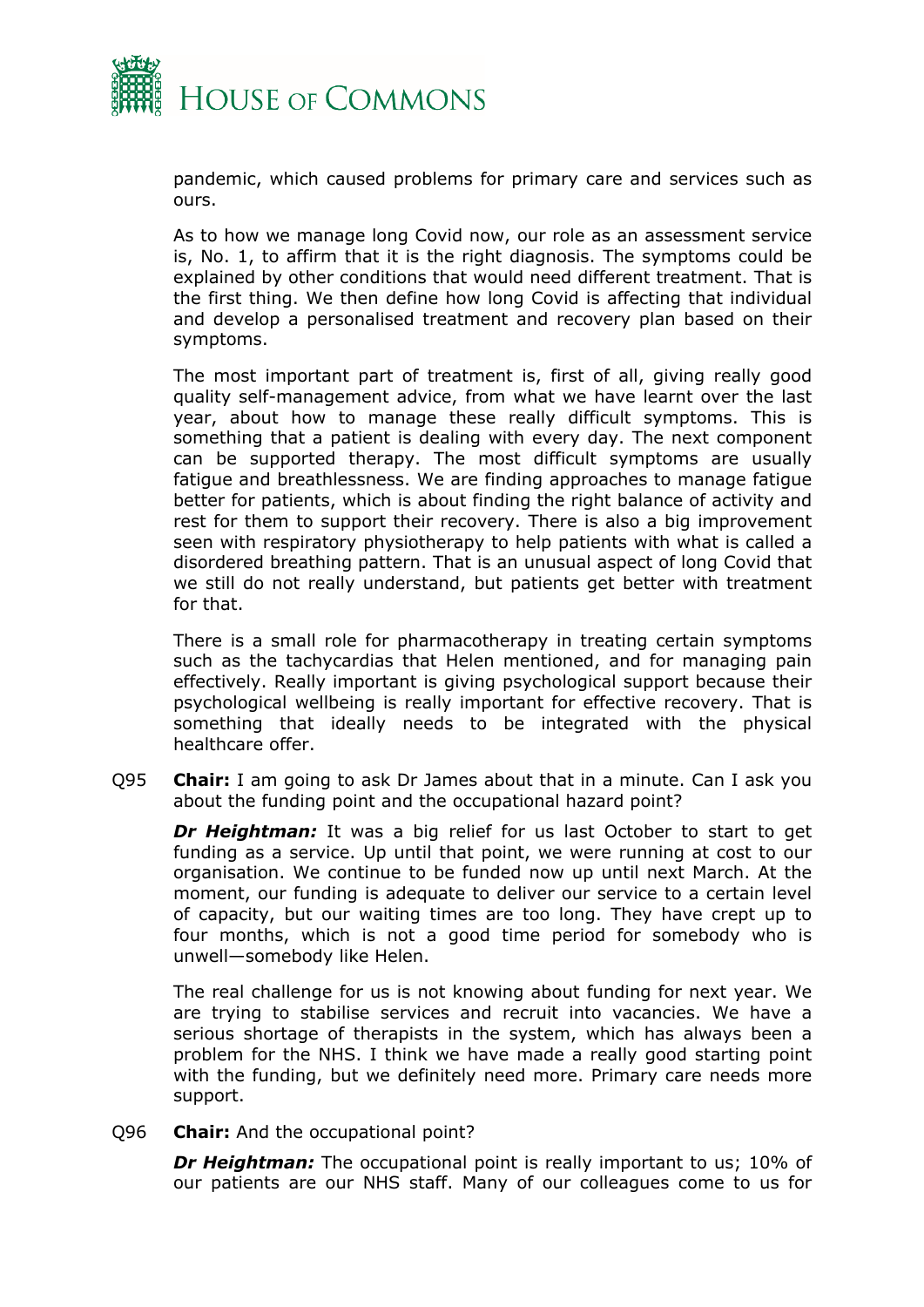

help. We have had to open up a compassionate pathway for them to access us because occupational health departments have struggled to be ready for this need in their staff. Going forward, I think it is a really important thing for all NHS organisations to have good processes to identify their staff in need and the right pathways for them to access help.

Q97 **Chair:** Thank you. Dr James, tell me the extent to which we are integrating psychological and physical support for people with long Covid, in your judgment.

*Dr James:* Hello, and good morning. We have heard from witnesses already, particularly Lere, about the mental health impact of long Covid. It is very important that mental health sits alongside the multidisciplinary team in terms of assessment and treatment. We know that some of the symptoms of long Covid are symptoms of mental illness. Long Covid, by definition, is a long-term condition. People who have two or more longterm conditions are much more likely to develop a mental illness alongside those conditions.

It is also important, whether you call it long Covid or not, that, as a recent study in *The Lancet* showed, as a result of the pandemic you would expect about a third of people who have had Covid-19 to have an additional mental health or neurological condition; a third of people after six months will have a mental health condition. About 10% of those who have had Covid will have a mental illness or a neurological condition that they would not otherwise have had. They might not have long Covid, but from a patient's point of view they are part of that bigger picture. It is very important that the mental health impact of Covid is recognised, not only in relation to so-called long Covid but also for people who will have a mental illness they would not otherwise have had.

Q98 **Chair:** Are you noticing any overlaps with other conditions with chronic fatigue like ME, Lyme disease and so on?

*Dr James:* It is a controversial area. Undoubtedly, Covid is a virus. We know that there are post-virus syndromes that include fatigue. That is very well recognised. We know that after you have had a virus, your chances of getting a mental illness, anxiety and depression, are much higher.

It partly depends on your experience of having had the virus. If you have been on an intensive care unit or ventilated, you have a much higher risk of things like post-traumatic stress disorder and are more likely to have depression. Of course, there is the impact on those around you; 135,000 people have died as a result of the pandemic in the UK. That is a lot of people around people who have experienced huge grief reactions. A lot of them have been very complex because of the restrictions of the lockdown. We have a lot of complex grief reactions as well.

**Chair:** Thank you. Before we move on to the broader aspects of coping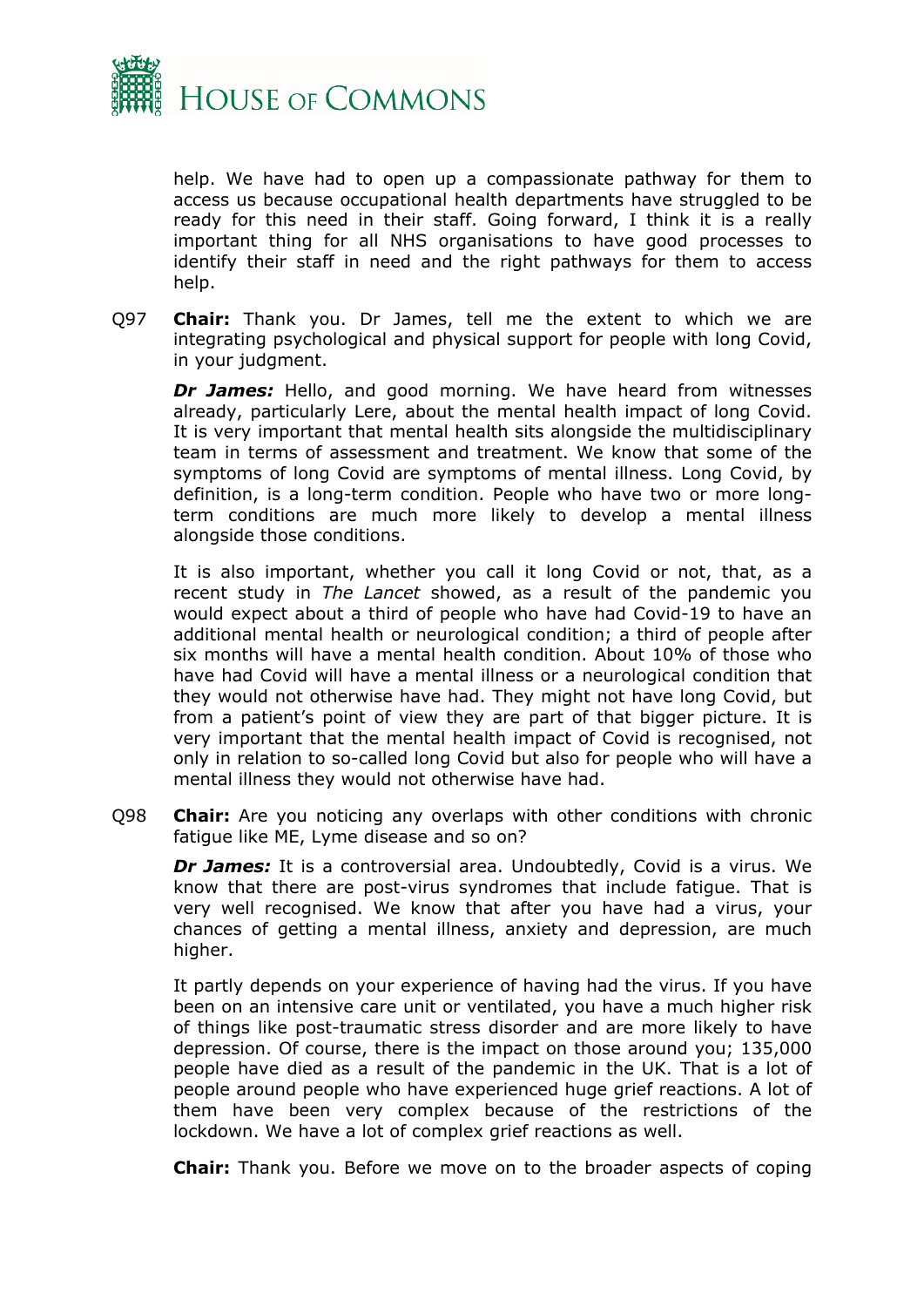

with the backlog, do any of my colleagues have questions on the long Covid side of things?

Q99 **Dean Russell:** Dr James, I am interested more in the mental health side of things, especially as you have mentioned mental illness. Do we have a sense of the statistics yet as to how many people who have long Covid are showing similar issues around mental health, mental wellbeing and mental illness?

*Dr James:* The research is very early. It is a new condition. We need to ensure that there is adequate research. We know that people who have a chronic physical health problem are much more likely to develop a mental illness. We know from those who are working in long Covid clinics where they see mental illness a lot that people value the role of, for example, liaison psychiatrists in assessing people for depression, anxiety and posttraumatic stress disorder. It is front and central to much of what is happening in terms of long Covid.

From a patient's point of view, if you have a mental illness that you would not otherwise have had without Covid, that is the most important thing. It might not be part of the 12 symptoms that the ONS quotes for long Covid, but you have a mental illness you would not otherwise have had. We know that Covid attacks the nervous system. We know that there are new cases of dementia, psychosis and depression directly as a result. There are also the broader, social issues that have arisen. People have been isolated. We know that that can have a negative impact on your wellbeing. People have not had contact with other people. There is a lot of uncertainty around jobs and housing. People are in financial difficulties. People have had to live in conditions that are not conducive to good mental health, so a whole range of issues arise.

Q100 **Dean Russell:** Obviously there has quite rightly been a lot of talk about putting more investment into social care, and the NHS of course. Where do you think the balance lies, moving forward, for helping people with long Covid? Is it an NHS issue, a social care issue or a bit of both? Where do you see investment being needed specifically around the mental health side of things around long Covid in the coming years?

*Dr James:* Long Covid is an illness. It requires a health response. That has to be the focus of the investment and the service we provide. It has to be in primary care. It has to be in liaison psychiatry services. It has to be in long Covid clinics. Of course, alongside those things, as we have heard from our witnesses, there are social consequences.

We heard from Lere about the impact on his life and the things he could do that he cannot do. We need to look at benefits as well. We need to look at the social care response. I think you have to go side by side with both of them.

## **Dean Russell:** Thank you.

Q101 **Paul Bristow:** Dr Heightman, do you think there is anywhere else in the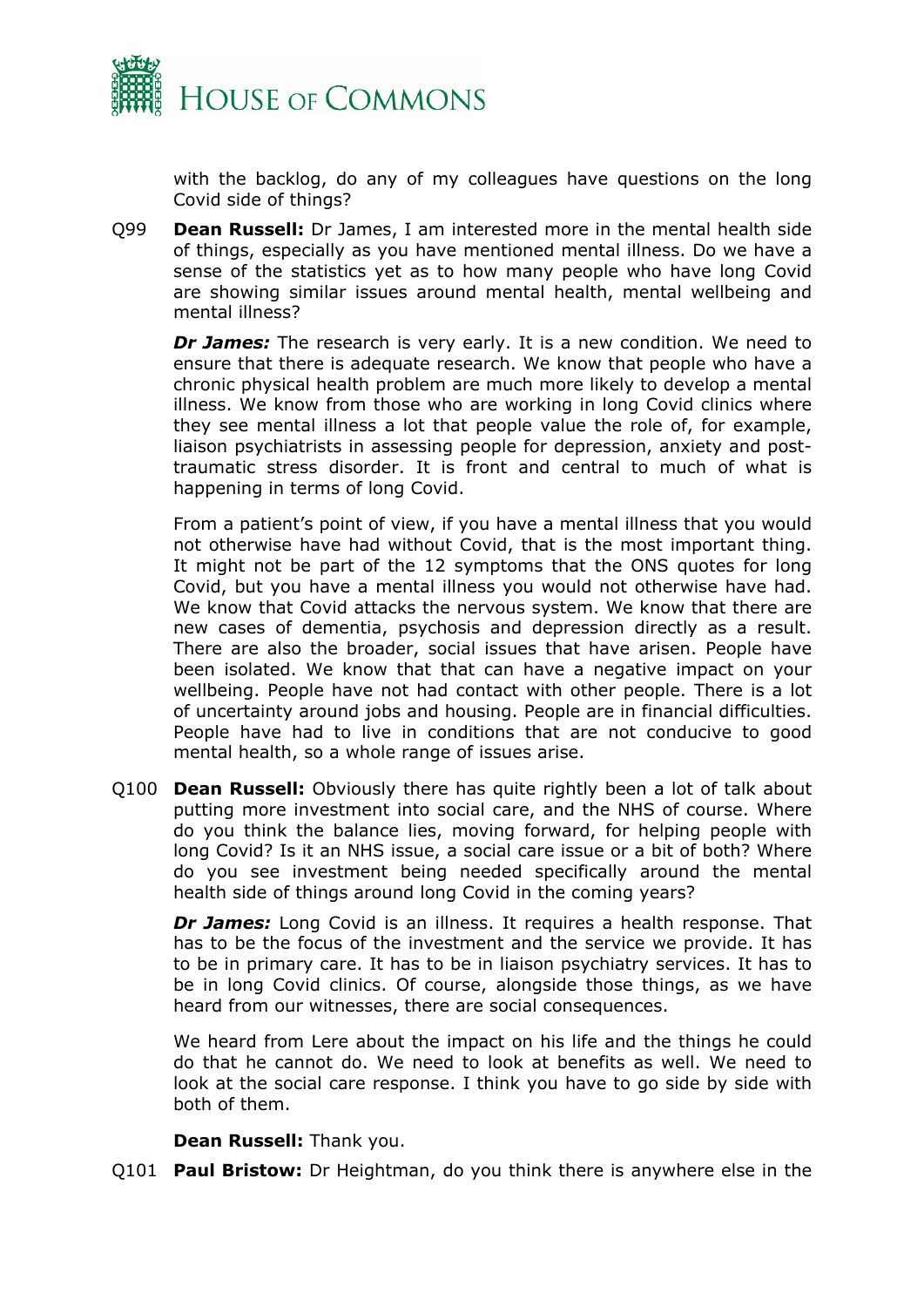

world that you would look to, for their assessment and the way they are dealing with long Covid, that you think we can learn lessons from?

*Dr Heightman:* I wish there was. I think England, at least through the NHSE work, has been a bit of a frontrunner. I have joined WHO working groups and we seemed to be ahead of the game in defining pathways, operational standards, clinical standards and treatment approaches. Hopefully, other countries will start making progress that we can learn from.

Q102 **Paul Bristow:** That is quite encouraging to hear. What more can we do in order to make the UK, if you like, an exemplar for its assessment and treatment of long Covid?

**Dr Heightman:** A good long Covid pathway provides us with quite an exciting opportunity. Because it is a new scenario, we have tried to work as an ICS in my area, so that we are really working across organisational boundaries. Getting the pathway right happens from the positive test, so that patients are getting the right advice then and you have the right assessment happening in primary care. We support GPs to do that with a standardised process. You are giving self-management advice, and then you get access to assessment and therapy. It is just a way of working across organisational boundaries to achieve integrated care. I think that is something that we are striving to do in other long-term conditions. This is like a blank canvas; we could try to do it better than we have done before.

I think the role of the assessment clinic is about trying to achieve quality assurance of that pathway and making sure that patients have access to specialist support when needed, but we must not create an ivory tower. It is about bringing specialists out to patients so that they can be looked after close to their homes.

Q103 **Chair:** Professor Marshall wants to come in on that point.

*Professor Marshall:* I agree entirely with that. From a GP perspective, we need to do things to be able to manage long Covid more effectively. One of them is better access to diagnostics in the community, recognising in particular that only a small proportion of the 1.1 million people with long Covid will get to a UCLH-type model, or indeed probably need a UCLH-type model. We need better access to diagnostics in the community. We certainly need better access to community rehab services. It is that treatment option that is deficient and is another reason, perhaps, why GPs say, "Look, I'm really sorry but there's nothing I can do about this because we don't have access to the services that you need."

Q104 **Paul Bristow:** Ondine, do you feel that your organisation is being involved in this work? How do you feel patients are feeding into this type of work?

**Ondine Sherwood:** Sorry. Could you say that again, please?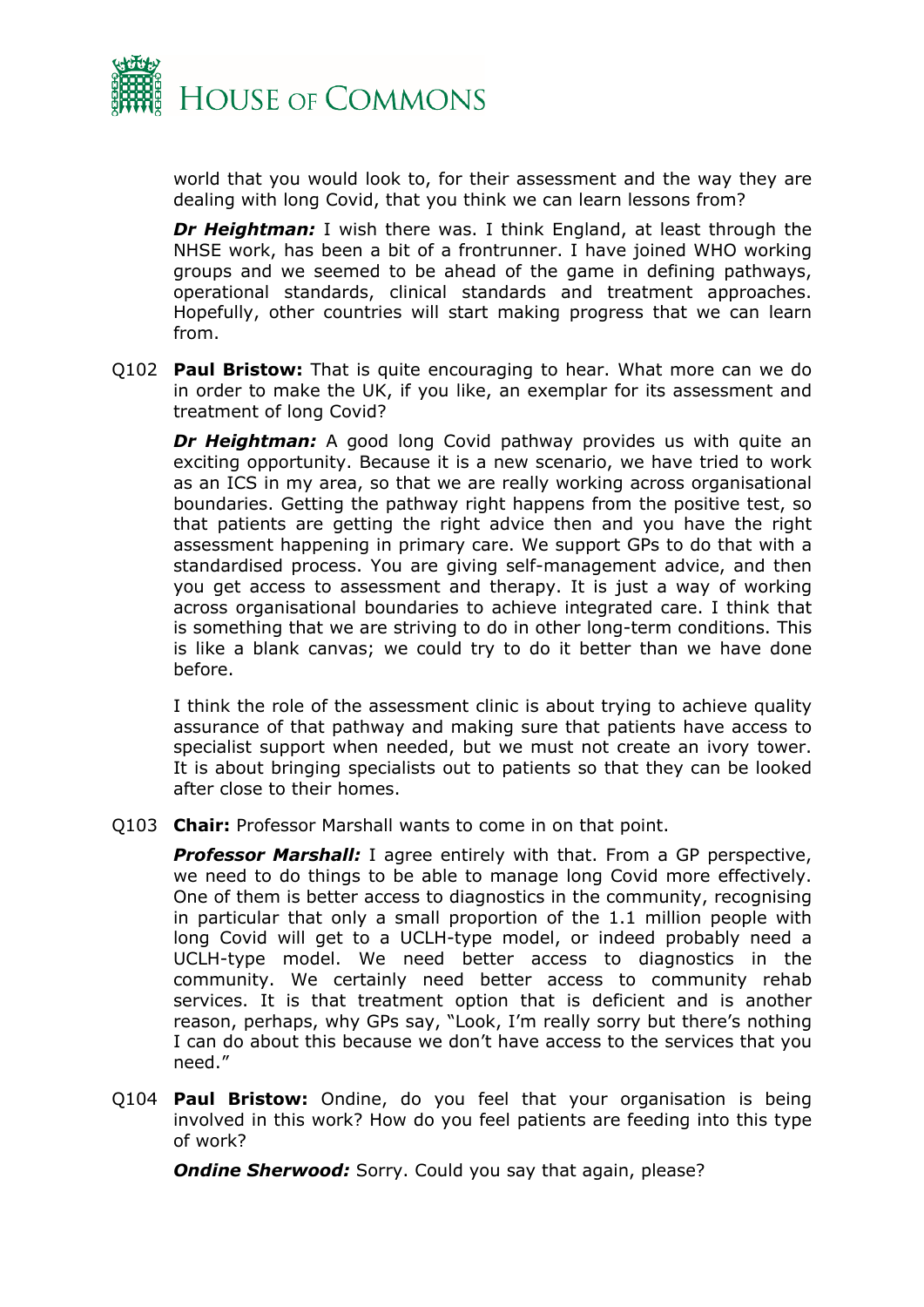

Q105 **Paul Bristow:** If we are trying to create a model and looking for the UK to be an exemplar, and we are ahead of the game when it comes to the treatment, management and identification of long Covid, what sort of role do you feel your organisation should have in that?

**Ondine Sherwood:** As an organisation, we have been working with NHS England for about the past year to help inform their decision making and to try to guide them to provide the right sort of services. We have been asking for multidisciplinary clinics from the word go.

Personally, I am a patient and public voice partner in NHS England. Certainly, patients need to be involved all the way through. In fact, what I would like to see is more patients' involvement in the individual clinics. It is all very well patients talking to NHS England, but NHS England only has a certain amount of control as to what is happening in the clinics. At the moment, we do not really know exactly what is going on in the clinics and which clinics are actually fulfilling the role they are supposed to do. There are plenty of patients who would be delighted to help guide the services in their local trust, in order to make sure that they are providing the right services.

In terms of provision, having seen the data from NHS England, about 5,000 patients were seen in July. In a year that would only be 60,000 of the 600,000 that the ONS has identified as having their lives impacted by long Covid. In fact, nearly 200,000 have had their lives impacted a lot. They are not going to get seen at this rate. Although not every long Covid patient needs to be seen in an assessment centre, I think it is certainly a lot more than are getting seen now. A lot of people are waiting for way too long, as Melissa pointed out.

Q106 **Chair:** Thank you. I am going to move from long Covid to more general questions about the scale of the backlog. Perhaps I could start with you, Dr James, to talk about the mental health backlog and, in particular, the question of the mental health investment standard that was raised by some mental health organisations following the announcement of the health and care levy last week. Talk to us, if you would, about what your members are saying about the scale of the backlog in mental health.

**Dr James:** It is important to say that we started from a relatively low base. Nobody says that mental health has had the investment that it has needed year on year. The most staggering statistic is that the adult mental health survey shows that only one in three people who could benefit from evidence-based treatments actually gets those treatments. The base is relatively low, but we have benefited from increased investment over the last few years. It is really important to say that where there has been investment we have made a real difference.

There used to be a myth that you could pile money into mental health services, and you would not see any difference as a result. We have shown that we have had huge numbers of people being seen in much better quality services—for example, in perinatal services. Liaison mental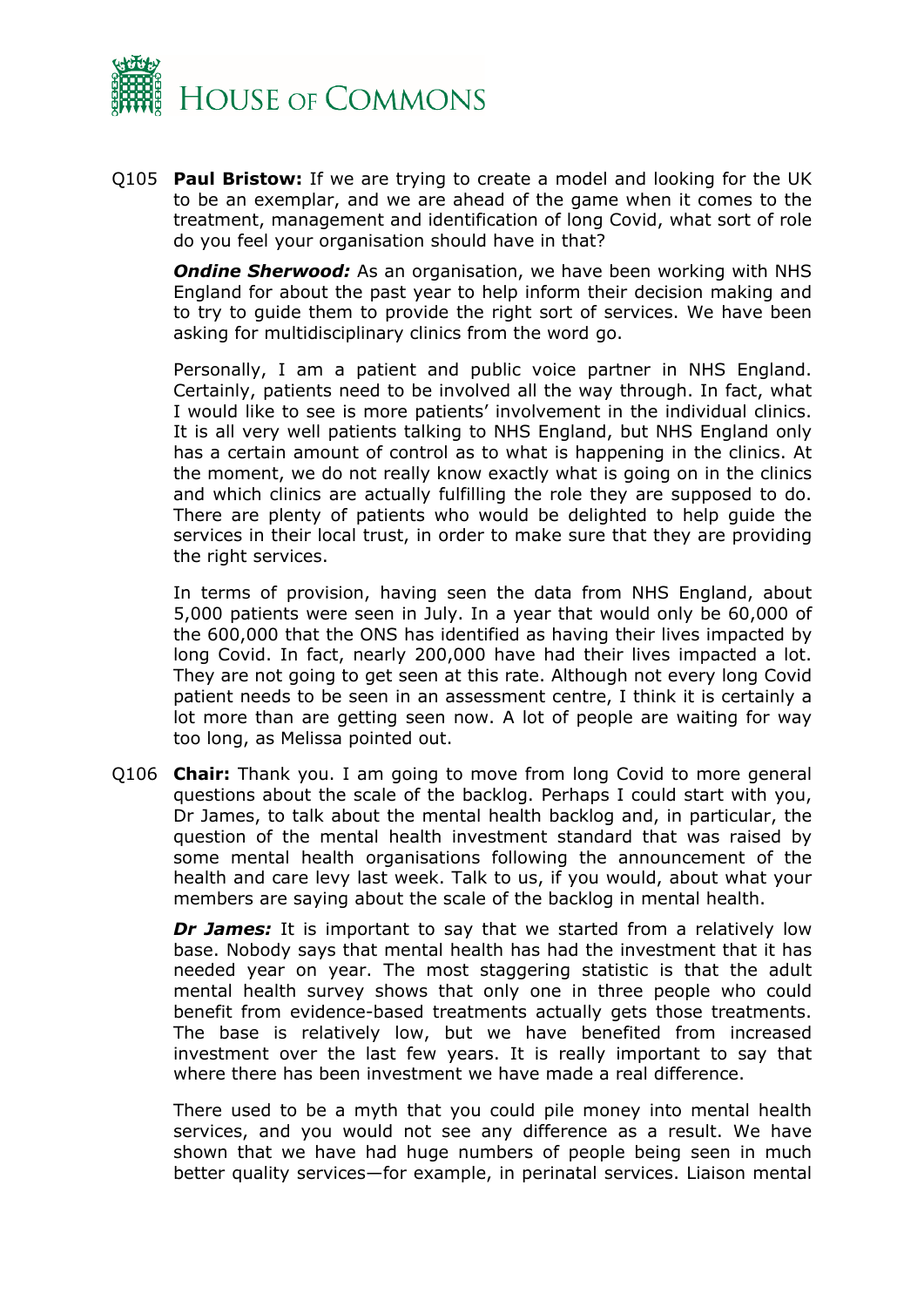

health services have grown hugely, and there has been investment in children. One of the most important areas has been the investment in schools, which, for those who have had mental health support in schools, has been transformative.

We found, at the beginning of the pandemic, that the numbers of people presenting dropped fairly briefly, and then we had historically high levels of presentation. The issue for mental health services is not how we can get the services going again; it is how we cope with the increased demand. We know that anxiety levels have gone up. Depression has gone up. We have already mentioned the extra mental illness as a result of the pandemic. Levels of contact with mental health services have been at historically high levels. Referrals to child and adolescent services, particularly eating disorder services, are sometimes two or three times the level of referral to those services.

Q107 **Chair:** That is very interesting, and worrying, but could you help us quantify it? We understand the concept of a backlog—in other words, people who were not able to access mental health care during lockdown and so on. There is obviously going to be a catching-up process. What about the additional pressure of people who have had additional mental health problems caused by the pandemic? You said that only one in three people was getting the mental health care they need, according to that survey, before the pandemic. Can you tell us what the figure is now?

*Dr James:* At the moment, we estimate that about 1.5 million people are waiting for mental health treatments. Obviously, for those people it is absolutely devastating for their lives, for their families, for their work and for their contribution to society. That is what we estimate. Going forward, the Centre for Mental Health has done a study showing that it is estimated that probably, over the next three to five years, we will have about 10 million more people presenting with mental illness. About 8.5 million of them will be adults and 1.5 million will be children.

Q108 **Chair:** And the mental health investment standard?

*Dr James:* The mental health investment standard has been a very powerful tool to drive investment in mental health services. As you know, it says that the investment in mental health services should be significantly above the overall investment in any part of the health services at CCG level. It should be above the level of general growth.

Q109 **Chair:** The growth in mental health should be above the growth in the NHS—

*Dr James:* And for child and adolescent services it should be even more than that. That has been very powerful. It is all part of the parity of esteem agenda. There are a number of things I want to say about that. Of the £5.4 billion that was announced, we do not know how much of it will go towards mental health. We absolutely need that to be clarified. If the mental health investment standard applies to that money, and there is, as we know, a huge backlog and a huge amount of unmet need in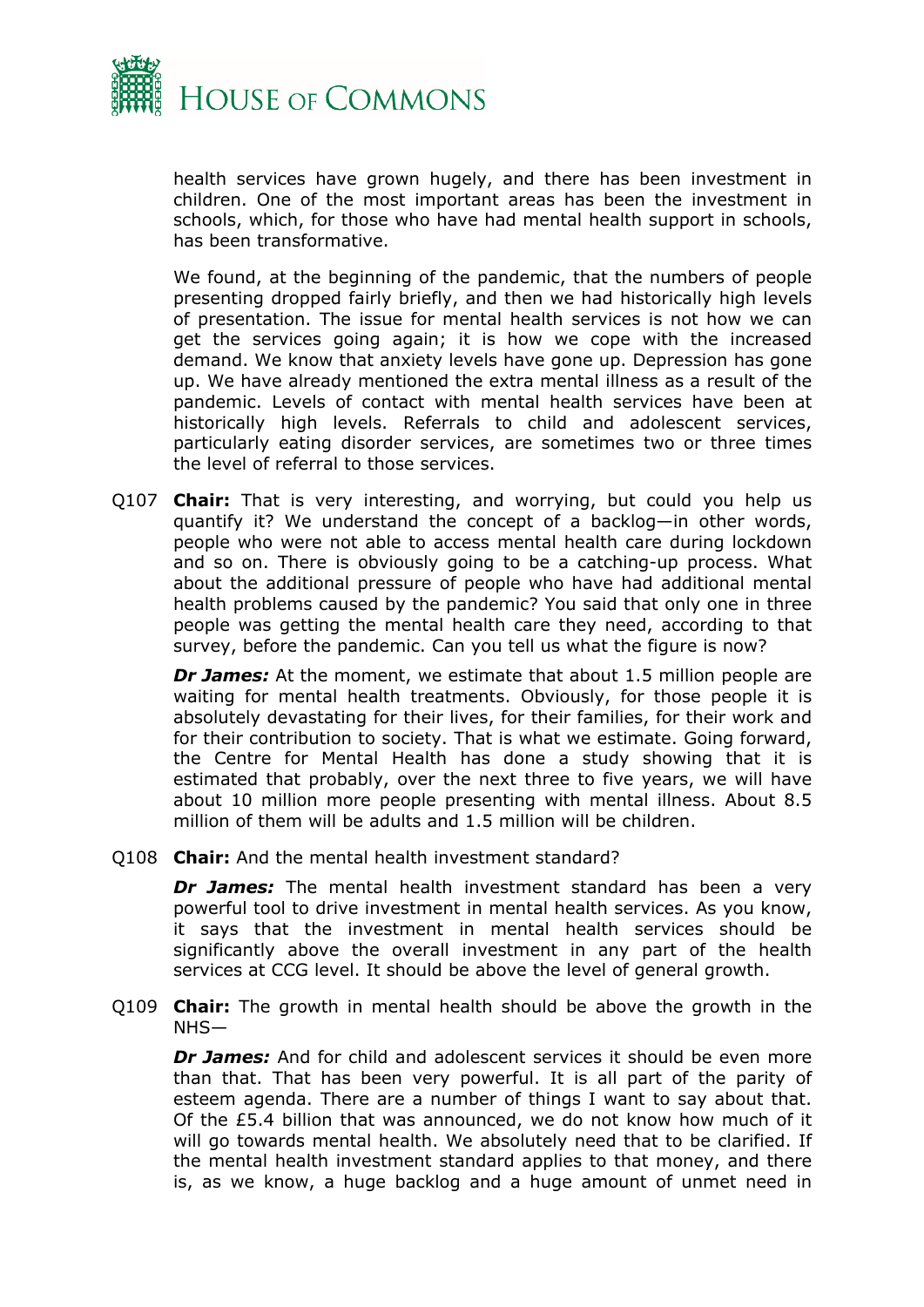

relation to mental illness, we estimate it should be about £1 billion. That meets what we believe is the cost of the extra people who will be presenting with mental illness year on year, which is £1 billion extra every year over the next three to five years.

Q110 **Chair:** Do we have the capacity in the system? Do we have the psychiatrists, the mental health nurses and the therapists who are able to treat those extra people?

**Dr James:** It has been a real struggle. There was a report from Health Education England called "Stepping forward", which estimated the number of extra mental health staff needed to meet the commitments in the long-term plan that goes on until 2023-24. For example, for consultant psychiatrists we are about 470 consultants down on the number that we would expect at this time. It is a real challenge.

In spite of the numbers not being where they should be, we have managed to see an historically high number of patients who have had contact with mental health services. Mental health services have really put their heart and soul into trying to meet the need, but it has not been possible to meet that need. That is why we need more investment in staff. It is why we need a more independent look at staffing and how it matches the need in the health service. It is why we need an investment in our medical schools. The Royal College of Psychiatrists has argued that we need to double the number of places in medical school. In the comprehensive spending review, which is coming up, we have had an extra 120 places for training in psychiatry. That is core level psychiatry the first rung of training. We managed to fill those 120 extra places, so we have 100% recruitment into psychiatry at core level. Historically, that has not been possible.

As a profession, we have worked hard to make sure that we can fill those places. We need to make sure, in the comprehensive spending review, that we have that cohort who run through their training, but that it is year on year, so that we get another 120 this year and more the following year. It is that year-on-year growth. We do not want to be in the situation we are in at the moment, where there has been a real shock to the system because of Covid-19, which we know has an effect on mental illness, and we are not able to respond in a way that the public deserve.

Q111 **Chair:** Thank you. Let me ask a similar question of Professor Marshall. First of all, what is the scale of the backlog and the catch-up facing general practice? What needs to happen to the workforce to give you the capacity necessary to address it?

**Professor Marshall:** There are two elements to the backlog in general practice. There is the responsibility of general practices, if you like, for the hospital backlog—for the 5.4 million, maybe growing to 13 million or 14 million. Who knows what will happen there? That is about general practice making most of the referrals to those services. General practice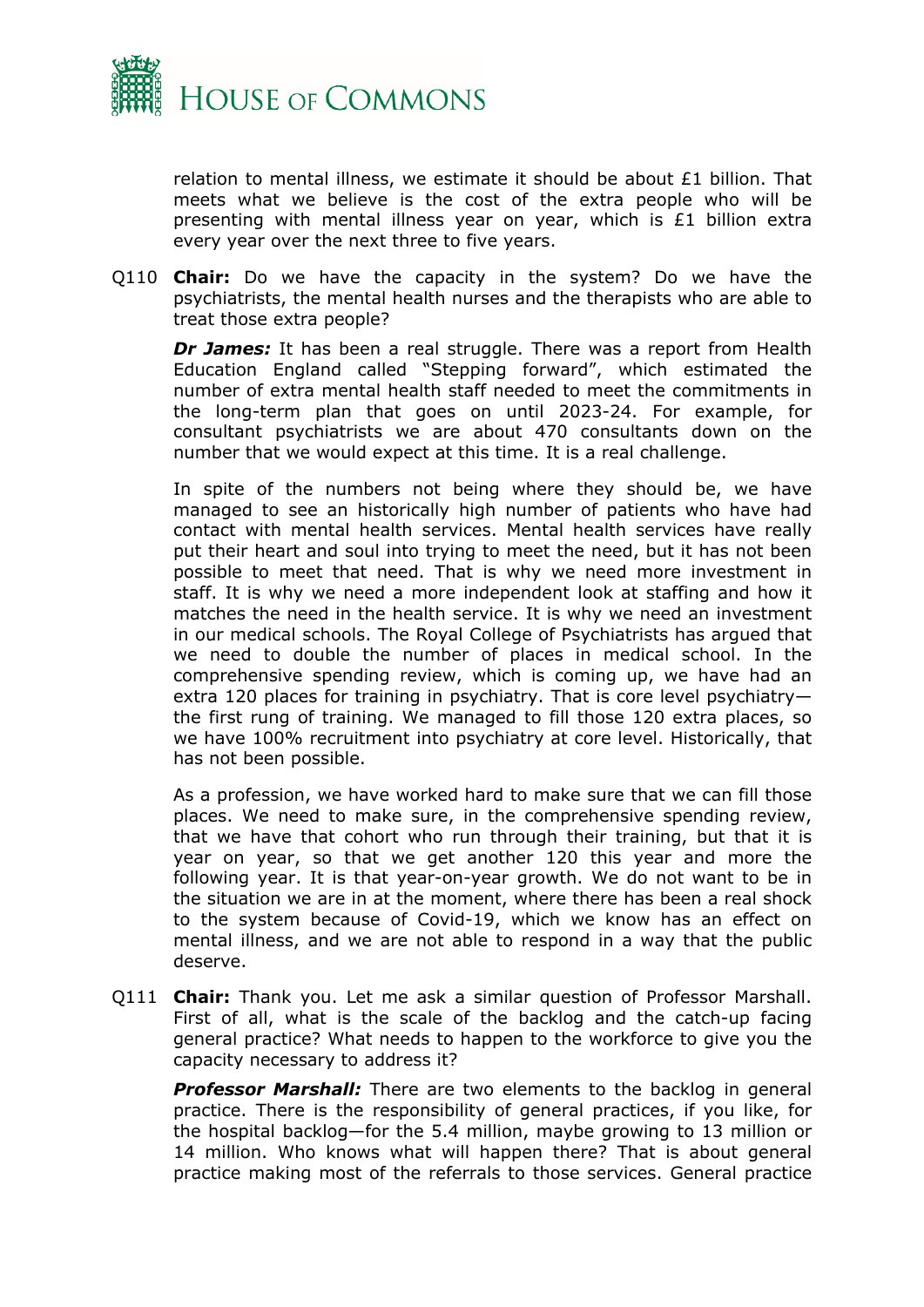

is looking after the patients who are on the waiting lists, which I think is really important because they have needs, and the responsibility for those needs being met is largely in general practice.

The other issue, as you say, although it is rather hidden and does not have the same political profile as the backlog in the hospital sector, is that there is a backlog in general practice. There is a lot of unmet need. We know that the number of consultations has gone up dramatically over the last decade. Depending on which dataset you look at, somewhere between 5% and 10% more patients are being seen now than were being seen in an equivalent period pre-pandemic. In addition, we are seeing many more complex problems in consultations. The average consultation is 9.8 minutes and the average number of problems dealt with in it is now nearly three. Three minutes per complex problem that we are dealing with in general practice is very difficult to deliver.

On top of that there are extra things that general practice is contributing to. There is the immunisation programme, of course—the Covid and flu immunisation programme. There are other things that general practice can do that maybe we could not do five or 10 years ago. The need and the demand is going up; the supply is not. It has been recognised for some years that we need more GPs. In 2019, there was a commitment to 6,000 more GPs by 2024. If you look at the data now and look at wholetime equivalents, we actually have 2.5% fewer GPs now than we had in 2019 and 4.5% fewer than we had in 2015. The number of whole-time equivalent GPs is going down.

The reason for that is not so much recruitment, because we are managing to get more training places, which is great. Our training places, as with psychiatry, are full. That is great. The main problem is that the plug is out of the bath; more people are leaving the service, either by working part time or by retiring early. That is a consequence of the fact that general practice is a highly pressurised job and it is impacting on clinicians' mental health. We have a big problem with GPs, and we also have a significant problem with the non-doctor workforce, which is very important in general practice, and the numbers of that.

Q112 **Chair:** It is going to be a challenge to get there, but do you actually accept the 6,000 figure? Do you think that if you got the 6,000 by 2024 that would broadly get you where you need to be in meeting the demands you face?

*Professor Marshall:* I think it would make a very significant contribution; 6,000 is still the figure that as a college we are lobbying for, plus 26,000 other health professionals working in the primary care team.

Q113 **Chair:** Your request as royal colleges that there should be a body that independently projects workforce needs is one that we have echoed in multiple Select Committee reports, so we are at one on that. The Treasury objection to it is that, effectively, by doing that, you are giving the NHS a blank cheque because, if you allow an independent body to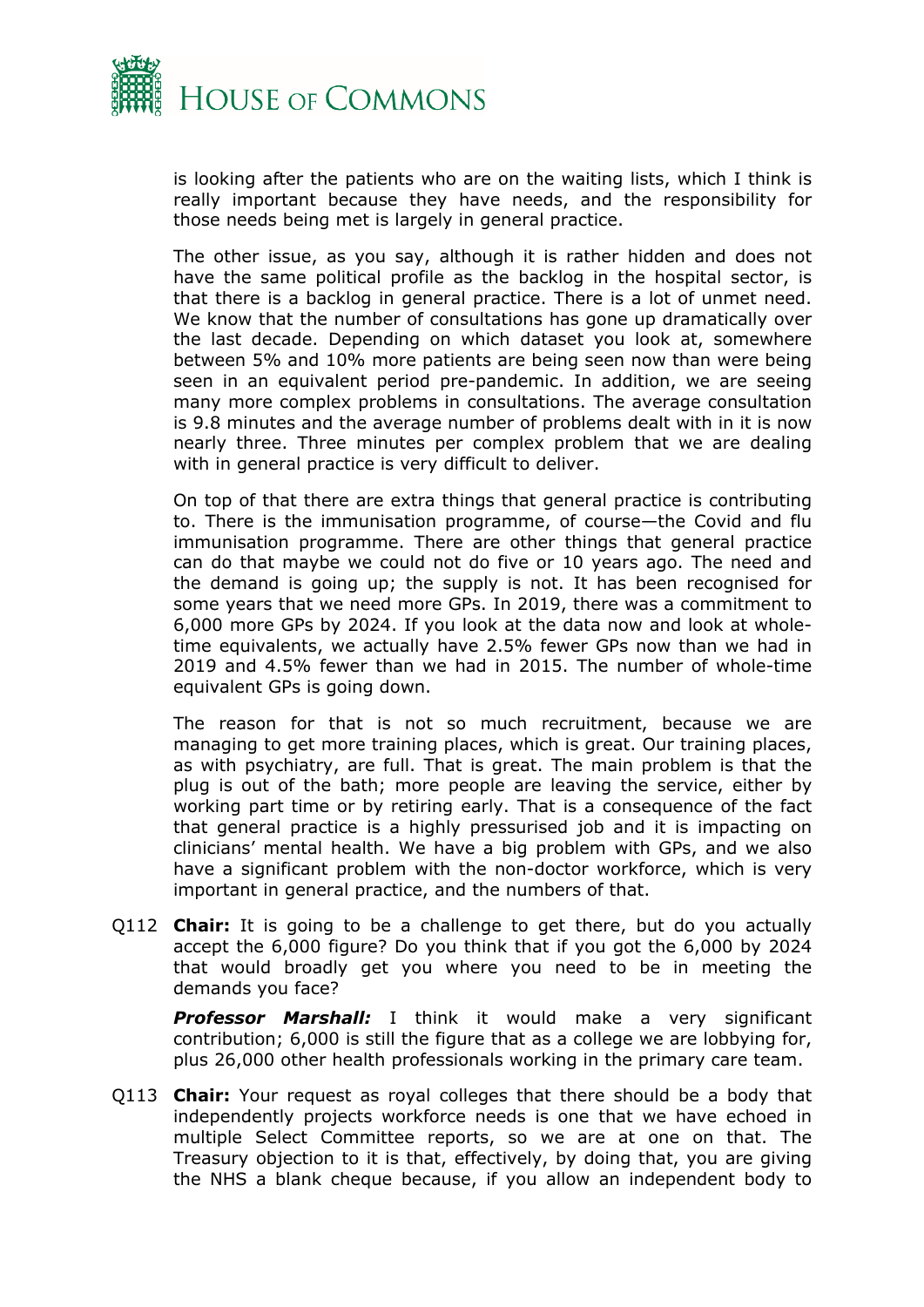

decide how many doctors and nurses you train, they could require huge numbers to be trained, which, in the end, the state would have to fund. What would your response be to that Treasury objection? Obviously, we all have to have some responsibility for taxpayers. I am interested in your view on that. Let me take Dr James first.

*Dr James:* Health is the No. 1 spending priority for the general public. I think any Government would have to recognise that. Within health spending, the No. 1 priority at the moment is mental health. I think that deserves a pretty robust response.

What has been happening until now is that the link between the service that is required, and which the Government say they are going to provide, and the workforce that is necessary has not been very explicit. If that had worked, we would not be calling for this. I think you have to link those things up.

Ultimately, if an independent body makes a recommendation, it would still be up to the Government to decide. In pay, we have a similar system. I think it is a response to what the public want, and that is what Government should be doing.

Q114 **Chair:** Thank you. Professor Marshall?

*Professor Marshall:* I agree entirely with Adrian. It seems to me a strange position for the Government to say, "We are not sure we want to invest in a larger workforce and therefore we don't want to know the scale of the problem." We have to know the scale of the problem because very clearly it is impacting on patient experience, on clinician mental health, and on the recruitment and retention of clinicians—and indeed on the sustainability of the NHS. We have to know the answer to the problem, and the answer is an independent group. The absence of workforce planning in the NHS has been a dreadful problem for the NHS since its inception, and it is getting worse.

**Chair:** Thank you.

Q115 **Laura Trott:** Professor Marshall, the Royal College of Emergency Medicine has said that GPs delivering phone-first services has significantly increased demand for emergency medicine. Do you accept that?

**Professor Marshall:** Surprisingly, perhaps, there is not very much evidence to prove that. We know that emergency departments are under enormous pressure. If you look at the most recent statistics, that pressure is not the consequence of a larger number of patients being seen. It is the pressure of the dynamics in the emergency department, such as social distancing and the inability to get patients out of emergency departments into the hospital sector.

There isn't a dramatic increase in the number of patients who are being seen. Having said that, although the data does not support it, I think it is probably reasonable to suggest that, when general practice is under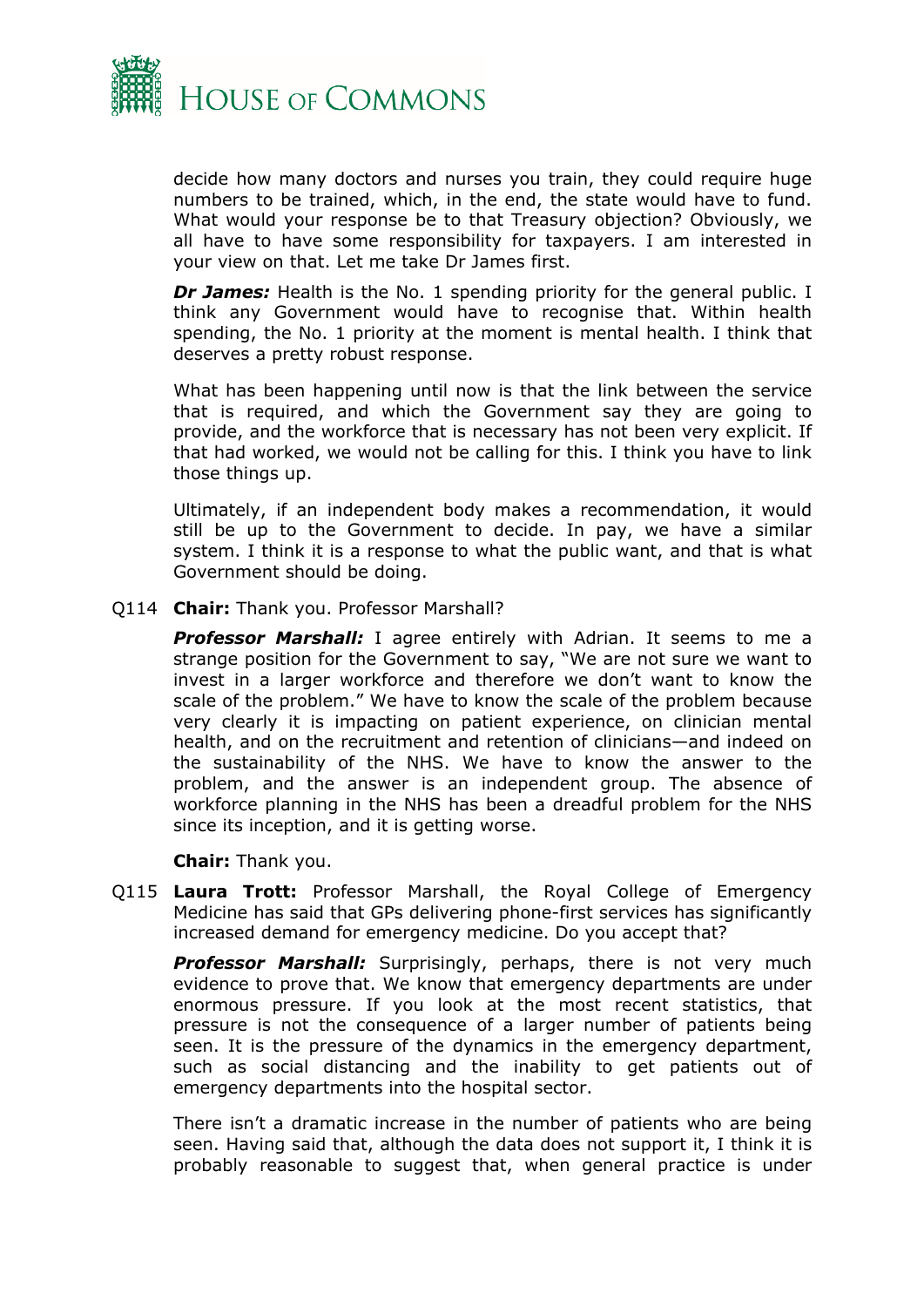

pressure and patients feel perhaps that they cannot get access to their GP, maybe they will go to the emergency department because, as Dr Henderson said, the lights are on. It is a place you can go to. To me, that is a consequence of the whole system being under pressure and there being pressure points in general practice, as Dr Henderson described very well. In particular, and it is my responsibility if you like, when general practice is under pressure, the rest of the NHS feels it.

Q116 **Laura Trott:** I understand the point about general practice being under pressure. I want to drill down into the point about face to face versus phone, and whether that is making a difference. The survey data from the Royal College of Emergency Medicine says that phone-first services had increased, or significantly increased, demand in their emergency department, and 50.7% of members agreed with that. There is clearly a view in the College of Emergency Medicine that this is having an impact, specifically the phone services.

*Professor Marshall:* Yes, but I don't think that is supported by the data. That is my response to that. I think it is probably fair to say that at the height of the crisis, when general practice was being told to go remote and to ensure that we had good infection control, it was quite likely that more patients who needed an examination were being sent elsewhere. That is possible. It is less of an issue now.

Q117 **Laura Trott:** You are arguing that because the number of appointments that GPs are having is increasing, and because the demand on emergency services is broadly stable, there is no impact from phone services driving appointments to emergency services. Do I understand you correctly?

*Professor Marshall:* I think the answer is that we are not sure. I do not think there is good evidence to suggest that there is an impact. Although we know that the number of face-to-face consultations has dropped, most GPs, when face-to-face consultation is required, will make the decision to see somebody face to face. That is certainly what I do. I suspect that most GPs do that if they possibly can in order to avoid an unnecessary referral, either self-referral or clinician referral.

Q118 **Laura Trott:** You made the point earlier about many GP services feeling that they could not sustain face-to-face appointments for everyone who wanted them because of the pressure on GPs. Many patients feel that a phone appointment is not a substitute for a face-to-face appointment. Do you accept that that is the case?

**Professor Marshall:** Yes, I do, absolutely. I think it is very important. I talk to colleagues, perhaps in more progressive practices, who started using remote methods of consulting way before the pandemic, maybe five years ago. Almost invariably, they say that, despite being progressive practices and well organised, it took two or three years for their staff and their patients to get used to behaving in a more remote way.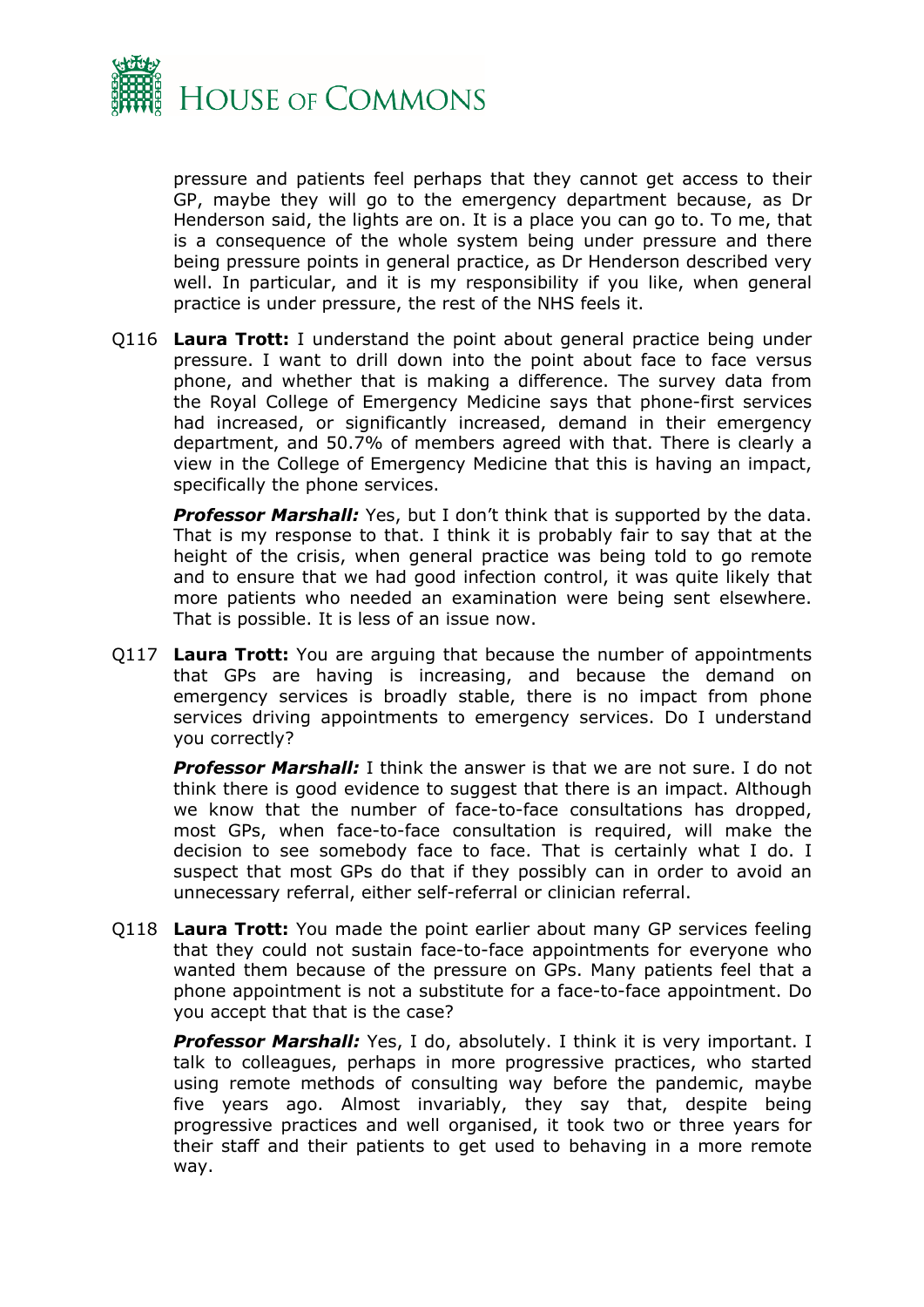

General practice across the board introduced remote working in two or three weeks in March last year. It is hardly surprising that it is taking time for both clinicians and patients to get used to it. I suspect that patients will get used to it. I do not think we are going to go back to 80% of consultations in general practice being face to face.

Q119 **Laura Trott:** Do you think it should be patient-led in terms of what they prefer, whether it is a phone or in-person appointment?

*Professor Marshall:* I think it should be both. It has to be a shared decision between a clinician and a patient. Frequently, we still have pretty much 100% triage in my practice in east London. Quite frequently, I have conversations with a patient on the telephone about the pros and cons of face to face. They are usually very reasonable consultations, and usually the patient will be happy with whatever they end up with, whether it be face to face or remote. I think it should be a shared decision.

The reality at the moment, as I described earlier, is that there are some patients who absolutely need face to face, and some patients who absolutely love remote consulting. In between is the group where patients express a strong preference, but the system does not have the capacity to meet that preference. That is the problem area.

Q120 **Laura Trott:** In terms of the drivers of why the system does not have the capacity to deliver, you have been very clear in your submission about the need for more GPs. You also mentioned the fact that more GPs are working part time. Has the royal college made any efforts to increase the number of hours that those GPs are working? Obviously, it is cheaper for the state for GPs to work longer hours than to train entirely new GPs.

**Professor Marshall:** I think we probably need to be clear what we mean by part time. The average working day is somewhere between 11 and 12 hours. Three days a week is pretty much full time. I think we need to be careful about that. GPs are working under intense pressure.

I do not think it would be our job as a professional body to force people into working more sessions, when they do not feel safe working those extra sessions. That is the position we are in at the moment. The pressure that general practice is under not only impacts on our ability to provide personalised care, which is what we want to do as GPs, but it is increasingly impacting on our ability to be able to provide safe care. If I were to force one of my colleagues, in whatever way I could, which I have no levers to do, to work four days a week, and as a consequence they started making diagnostic errors or prescribing errors, that would be no good for anybody.

I think we have to accept, first of all, that while general practice is under enormous pressure there are very few people who feel that they are able to work full time. Secondly, we have to accept the reality that the younger generation of clinicians of all sorts want career portfolios. They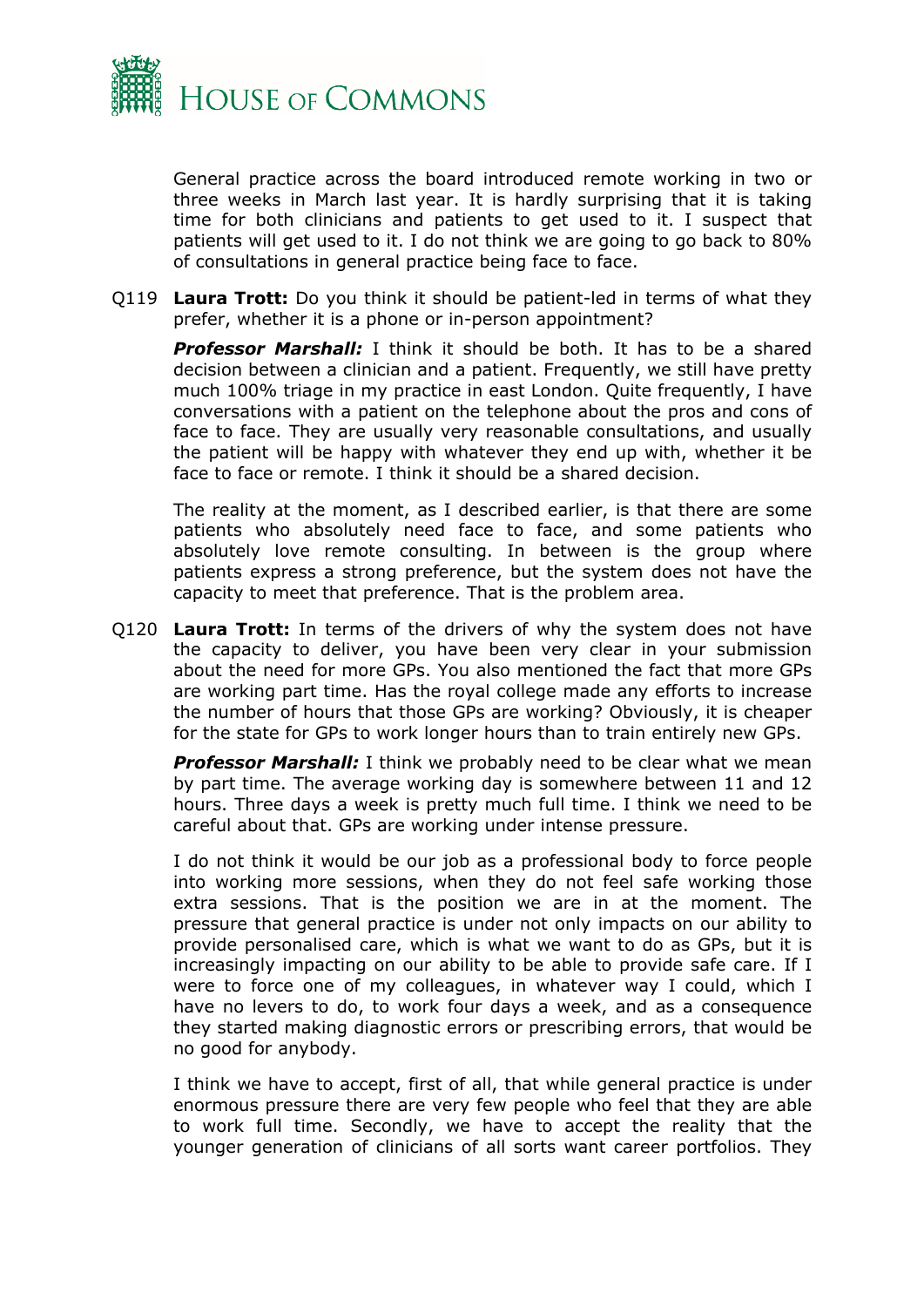

want mixed careers. They do not want to work full time. The model of a full-time GP is probably something we will not see again.

Q121 **Laura Trott:** You accept that that is much more expensive for the state.

*Professor Marshall:* Yes, it is. The state, I think, needs to understand that and reflect that reality.

Q122 **Laura Trott:** In your submission, you talked about reducing the workforce burden for GPs in administrative and other tasks. Are there any specifics that you would like to highlight to the Committee that need to be addressed?

**Professor Marshall:** Yes. There are a number. We know from workforce analyses that GPs spend around about 60% of their time in face-to-face contact with patients and about 40% of their time carrying out administrative responsibilities, some of which are absolutely necessary making a referral is an important administrative thing—but some are not.

The things that I think need to be explored or understood and possibly pushed back on are, first, contractual obligations. There are a lot of QOFrelated and payment-related contractual obligations in England that do not exist in Scotland. There is no evidence that care in Scotland is any different from what is happening in England. There is a lot of bureaucracy in ticking the boxes and satisfying those contractual obligations. There is something about QOF that I think is important.

There are a lot of medical forms, particularly wellness certificates and fitness certificates for work, that could be done by other health professionals. They do not have to be done by doctors. I think the expansion of non-doctor prescribing could be helpful as well. There is a big regulatory burden in general practice in particular. The CQC model for regulating health services is, essentially, a model that was designed for large organisations with an infrastructure—hospitals—but it is pretty much being applied to general practice, and it is disproportionate. Our view is that regulation is important. Regulation plays a role at the bottom end of the performance spectrum, but it is disproportionate for the vast majority of practices. Reducing regulation would be very helpful as well.

**Laura Trott:** Thank you, Professor Marshall.

Q123 **Paul Bristow:** Professor Marshall, I noted some of the statistics you quoted earlier, that 80% of appointments were face to face prior to the pandemic and now it is around 50%. What do you think is an acceptable ratio between face-to-face and phone appointments?

*Professor Marshall:* Unfortunately, I do not think there is such a thing. I think it will be different in different practices and in different parts of the country. As a GP working in an inner-city area in east London, I look after mostly a very young population. They are socially and economically deprived but very tech-enabled. I suspect that in our practice we will always have a higher proportion of remote consultations than in a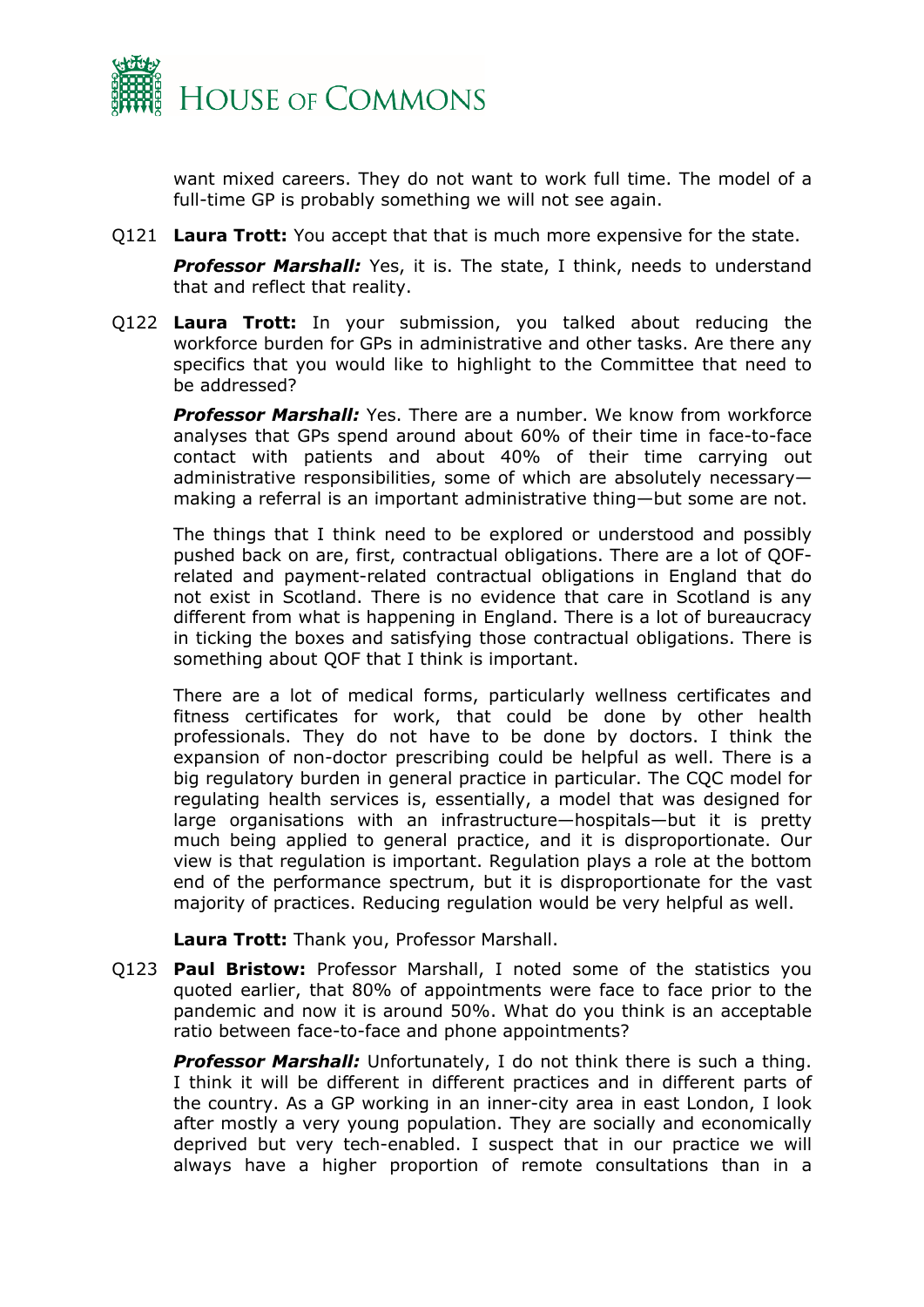

practice serving an older population in a rural area, for example. If you were to push me, I would say that we are probably round about where we should be. A reduction in face to face from 80% to 56% on average across the country is probably about right.

Q124 **Paul Bristow:** It is accepted that as a result of the 10% face to face, when they were really limiting face-to-face GP appointments, there were a number of missed cancer diagnoses and diagnosis of other long-term conditions. Would you accept that that is happening now as a result of the 50:50 ratio?

**Professor Marshall:** I think it is happening less, but there is still a risk of it. The challenge for us as clinicians working with our patients is to be able to make the right decisions about when a face-to-face appointment is necessary and when it is not. When you need to examine somebody or do a blood test, it is obvious that you need face-to-face appointments.

The greater challenge is in the softer reasons for face-to-face consultations. When I see a patient in my room who I do not need to examine but I can see, for example, that they are anxious or I can smell alcohol on their breath, or they are dishevelled and they are usually wellkempt, those are all soft signs that help me to be a better clinician and to make a better diagnosis and give better treatment. Face-to-face appointments are important when they are needed. My point is that they are not needed for everybody.

Q125 **Paul Bristow:** I would accept that. I think the point you made about serving a younger population is well made. I would include myself in that. I do not necessarily need to go to see a GP in a face-to-face appointment. What concerns me is that the triage system is used inappropriately and that people who need face-to-face appointments are not getting them. Would you accept that the triage system is working, or would you say it is not working and we are still missing cancers and other conditions?

*Professor Marshall:* I don't think we can pretend it is working. It is a new system that has been introduced at pace in a very difficult time for the NHS, and we are all learning how to use it effectively. Our obligation as professionals is to learn and to improve the system as we are going along, and that is precisely what is happening. We are getting better at making those decisions.

Q126 **Paul Bristow:** I noted a couple of things that you said. You said that we have one in 75 people with Covid, and it is unacceptable to have those people in a waiting room. I completely agree with that. Obviously, it is totally wrong that anyone who has Covid symptoms or a positive Covid test should be anywhere near a hospital waiting room. Would you suggest that trying to reduce infection in hospitals and trying to control Covid is still a factor in limiting face-to-face appointments?

*Professor Marshall:* Yes, it is, and it should be. Indeed, that is in line with NHS England guidance. We need to maintain good infection control, irrespective of the level of immunisation, which has been a tremendous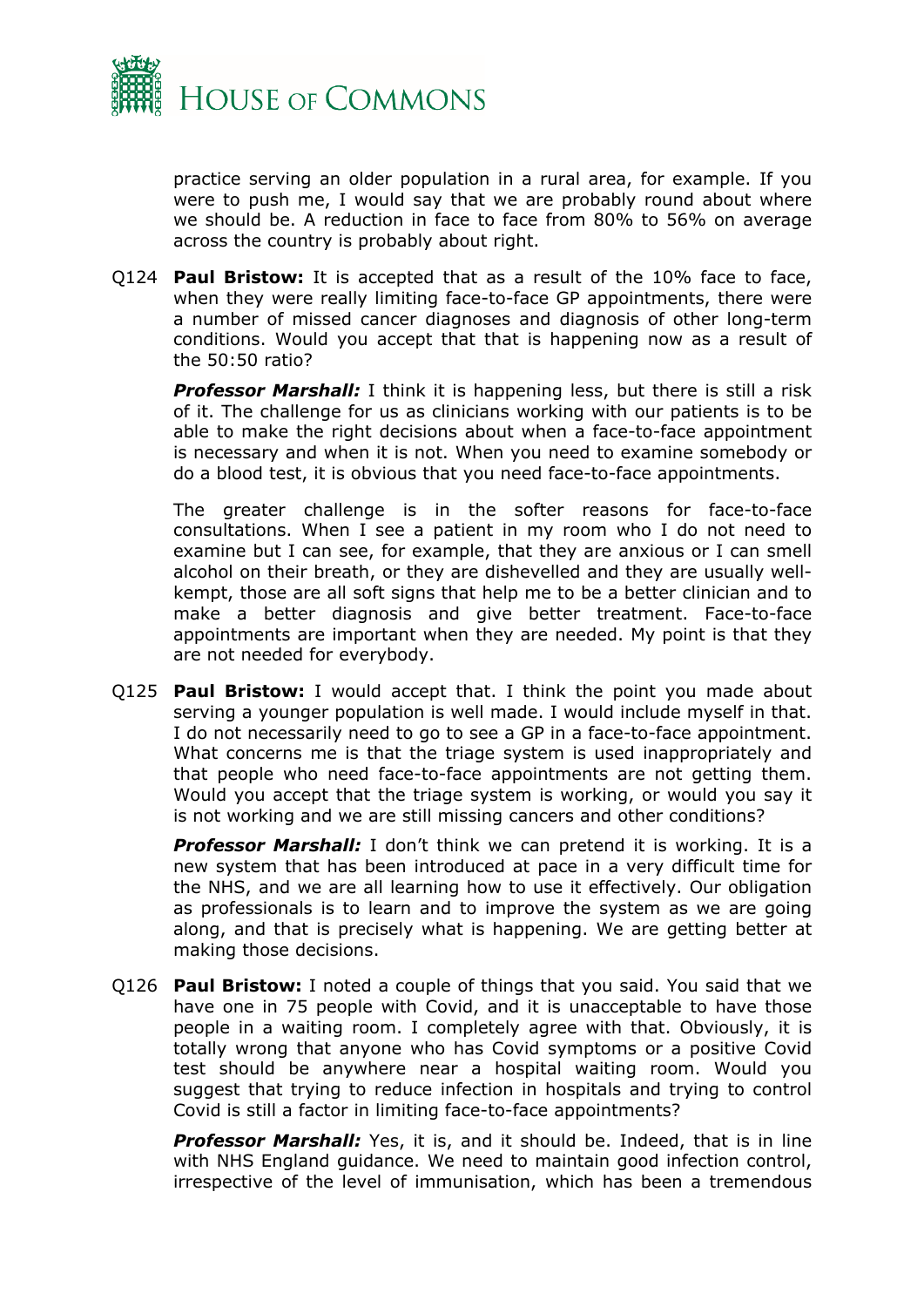

thing for the NHS. Yes, I still think we need to ensure that infection control is good.

Q127 **Paul Bristow:** I want to make this absolutely clear. Would you say that there are people who typically should be seeing a GP face to face but who are now not seeing a GP face to face because of Covid precautions and infection control?

*Professor Marshall:* No, I would not say that. If somebody needs to be seen face to face, I will ask them to come in and see me, and I will put on my full PPE in order to ensure that infection control is as good as it can be. That should not be the case.

Q128 **Paul Bristow:** I have one last question, which is a little less taxing perhaps. It is about what you said about non-GP prescribing. I cannot quite understand why that is not much more widely spread across the system. I do not understand why nurse-led prescribing, which we have had for a significant period of time, is not more widespread than it is. Why do you think that is?

**Professor Marshall:** Good question. I am not sure I know the answer. I guess clinicians tend, by nature, to be a little bit risk-averse. There is something about the training that a doctor has. I was trained for 10 years before I was allowed to be an independent practitioner. That gives me a broad understanding of the risks as well as the benefits of prescribing. There is probably something about that. Having said that, in our teams now we have a lot of very experienced pharmacists who are very knowledgeable about prescribing. I think that shift is being made.

Q129 **Paul Bristow:** What can we do about that? You said that you are reluctant, or that it was not your place, to ask GPs to work longer hours, but if they are doing things they do not need to do, how can we resolve that problem?

*Professor Marshall:* Sorry, I missed the last bit.

Q130 **Paul Bristow:** You said earlier that you did not feel it was the place of the Royal College of GPs to ask your colleagues to work longer hours. If GPs are doing things they do not need to do, such as prescribing, that can be done by other professionals, what do we need to do to make that happen?

*Professor Marshall:* A lot of it requires legislation. There are issues about who has the right to prescribe. Probably some work needs to be done there; otherwise, there is a significant continuing professional development need, both for clinicians and doctors to let go of prescribing, in some cases, and other clinicians to pick it up.

**Paul Bristow:** We need action there.

Q131 **Dean Russell:** I have a few questions. The first is around the role of pharmacies and community pharmacies. Over the past year and a half they have very much been a port of call for a lot of patients, to go in and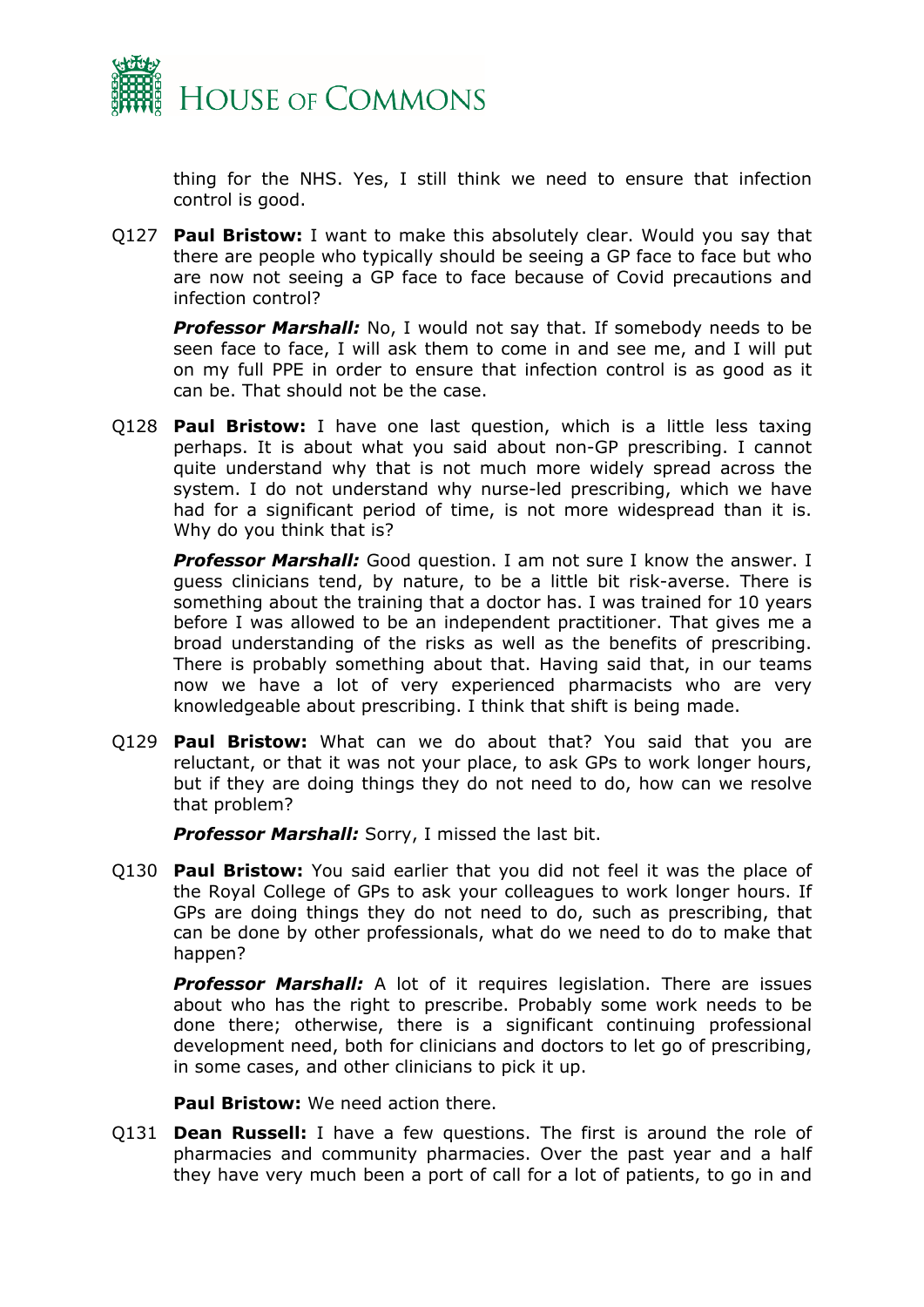

speak to somebody. I was interested in your view on whether there is an opportunity to look at the role of pharmacists, moving forward, to support some of the challenges that GPs are having with regard to their time and the pressures on them.

*Professor Marshall:* Yes, there is, without doubt. A lot of practices work very closely with their local pharmacies. Of course, we have two models of pharmacies now. We have local community pharmacies as well as our in-practice pharmacies, but I think you are talking about the community pharmacies.

## **Dean Russell:** Yes.

*Professor Marshall:* A lot of community pharmacies serve a really important role, particularly in the management of self-limiting conditions, which is a significant proportion of what we see in general practice. In many ways, that is one of the advantages of the triage system. We can speak to somebody who perhaps has earache, a chesty cough or a sore throat and say, "Actually, I don't think you need to be seen by a doctor now. Why don't you go to your pharmacist and get some symptomatic advice?" A growing number of pharmacists are providing a really superb service.

There is a mechanism by which pharmacies are paid for that process. My understanding is that uptake of it has not been great so far, but it is something that we work on very closely with the Royal Pharmaceutical Society. We run webinars with them and we have a roundtable coming up very soon to talk through how we can expand that.

Q132 **Dean Russell:** Would you say that there is an opportunity for the Government to look at that in the round as well, as we move forward, to promote more pharmacist involvement with regard to tackling the backlog?

*Professor Marshall:* Yes, I think there is without doubt. The challenge in many ways is about the public and supporting the public to understand what services are available and how to access them. Pharmacies, of course, have to be open and they have to be able to provide the service. If the public were supported and informed to make decisions about when they need professionalised help and when they do not need professionalised help, that process would be extremely helpful. There is a fair amount of what we see in general practice that could be managed by self-care rather than by professional care.

Q133 **Dean Russell:** Do you think there should be better ways of doing pathways? I think it was mentioned in the earlier session about pathways for long Covid. Just generally, it is about the starting point for patients and the route that they go through navigating the NHS and social care to get the support they need, and to improve the efficiency of the system for outcomes for them and for the system.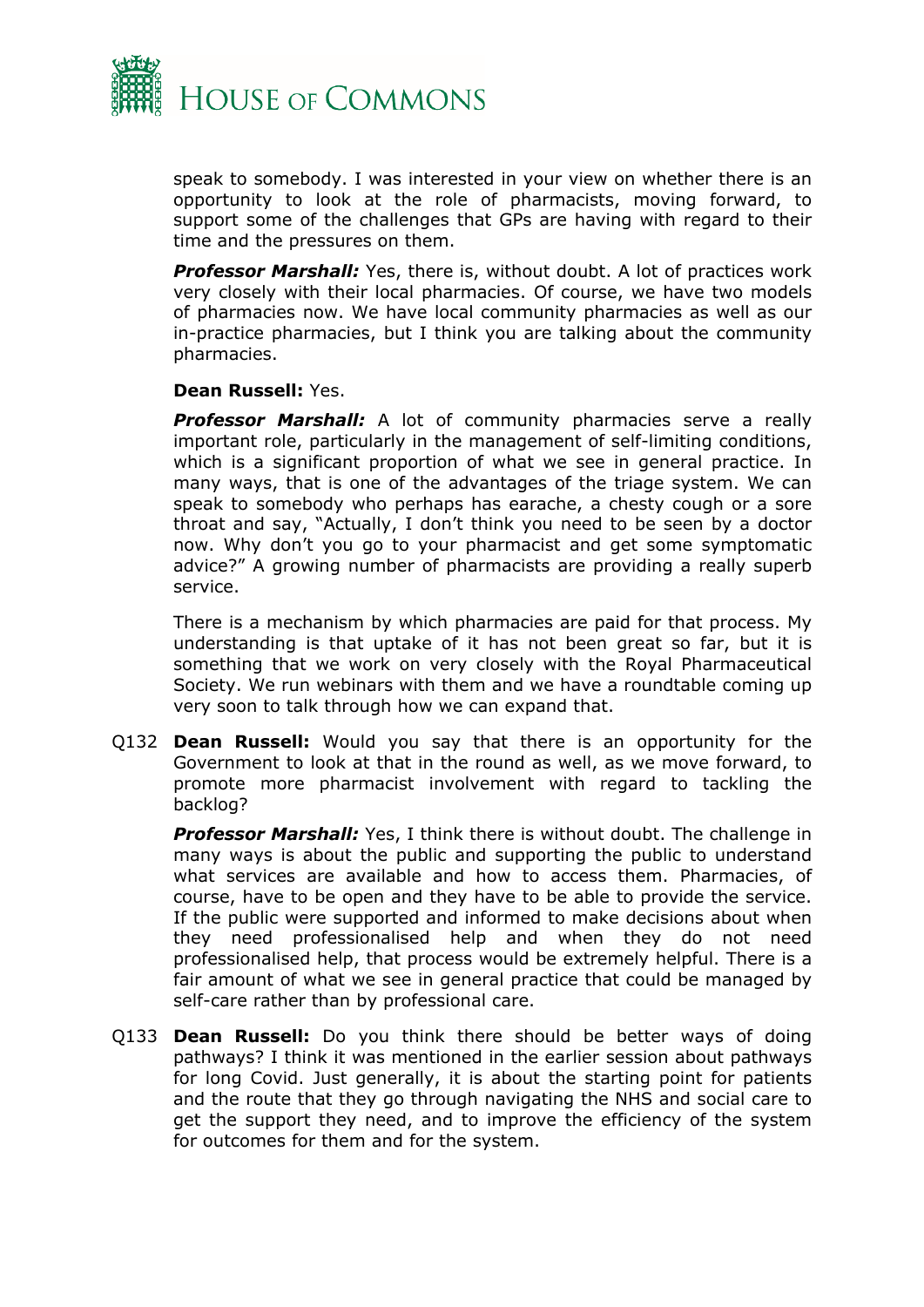

*Professor Marshall:* I agree entirely. In many ways, pathway redesign is the core of health reform. We spend so much of our time talking about new structures, new governance arrangements and new funding, but the reality of an integrated experience for patients is the care pathway. There are some great examples around the country. In my area, in east London, there are some great examples around renal failure in particular, where the renal physicians, the GPs and groups of patients have got together, redesigned pathways and produced a seamless service. It has massively reduced the number of referrals to the hospital sector as a consequence. That is the kind of work that needs to happen across the country. I hope it will be part of the ICS reforms.

Q134 **Dean Russell:** I want to ask about digital innovation. With regard to learning, we have telemedicine and virtual consultations. When I think about virtual consultations, I think about people using iPads rather than phone calls to have a virtual face-to-face session with their GP.

At the start of the pandemic, I remember hearing statistics that many GP surgeries were starting to buy or use iPads to have those consultations. Has there been much uptake in virtual face to face, or is it primarily phone call or face to face from your experience?

*Professor Marshall:* Not as much uptake as you would have thought or expected, as you say, at the start of the pandemic. It is ironic that the technological advances are based on technology that is 150 years old. The proportion of consultations that are carried out by video is very small.

I think that is largely because of lack of investment in the technology and in the training to allow us to do video consultations well. At the moment, the technology that is available is very clunky. When you have three problems in a 9.8 minute consultation, spending two minutes trying to make the technology work is not time well spent. That is probably one of the reasons why both clinicians and patients have reverted to the telephone. The potential is enormous for investment in the technology, not just for consulting but for interacting with specialist services and for remote monitoring.

Q135 **Dean Russell:** Would you say, from the innovation and technology side of things, that as we look forward that should be one of the priorities for the investment that is coming through around the levy that is being put into place, and the funding from that? The reason why I ask is that it feels to me that whenever I have volunteered at my local hospital, or when I speak to GPs, one of the big issues constantly is paperwork and duplication of effort, especially on paperwork. Do you think it would be helpful to say that we need to earmark a set of money to look specifically at technology, digital innovation and innovation in broad terms?

*Professor Marshall:* Absolutely. It is essential. Although general practice has a reputation for being probably the most computer literate part of the NHS, we still have a very long way to go. Is it my No. 1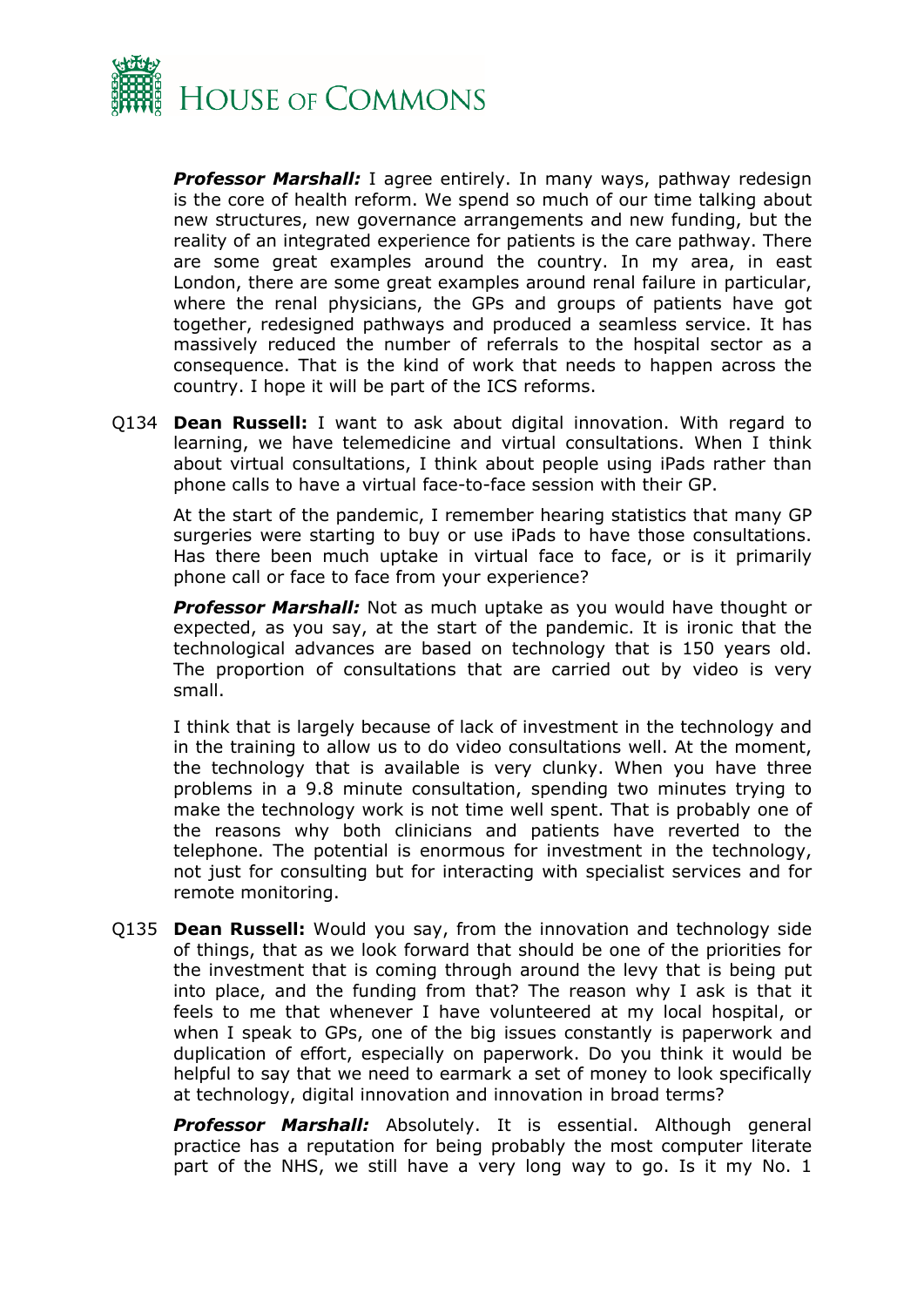

priority? No. Workforce is my No. 1 priority. Investment in technology is my second.

Q136 **Dean Russell:** Aren't they connected, though? If the workforce are freed up from having to spend hours filing papers, that frees them to do the job they are trying to do.

#### *Professor Marshall:* Yes.

#### **Dean Russell:** Thank you.

Q137 **Chair:** I have a final question for both of our royal college presidents, if I may, before we wrap up this morning. We have had a very productive and informative session, so thank you to all our panellists.

I want to ask you, Professor Marshall, about the cancer inquiry that we are running at the moment. We have had evidence from people previously about the challenge that we are going to face if we are to raise the number of people we diagnose early from around 55% to 75%, which is the NHS long-term plan aim.

Professor Mike Richards, who was Tony Blair's cancer tsar, quite surprisingly said he thought we need to look at the way general practice functions to work out how we get more cancer diagnoses early. How open would the college be, for example, to moving to a system—just talking about cancer—that they have in France, where people have direct access to specialists and cancer diagnostic tests without having to go through their GP as a gatekeeper?

*Professor Marshall:* You had an interesting hearing last week. I know that my colleague, Richard Roope, gave evidence to your cancer inquiry. It is a difficult area. There is no doubt at all that we are getting to a place where our threshold for thinking about cancer and referring for cancer is dropping. When I started as a general practitioner, in many ways we saw part of our job as keeping patients out of specialist services. Many of the patients that we see could have cancer, but most of them do not. We were trained to pick up the red flags and the important symptoms and refer those on, but not refer everybody who has cancer because the NHS would collapse if that was what we did.

In many ways, that is still the mindset of many clinicians. Do we have to shift that mindset to a point where our threshold for referral is lower? I think, yes, we do. Do we have to have better access to early investigations, particularly in the community? Yes, I think we do. I am fully in favour of the community diagnostic hubs. I think that is the right thing to do.

Should everybody who potentially has symptoms of cancer be able to refer themselves for a scan or to an oncology team? I think the NHS would collapse overnight if that were allowed. Our ability as primary care clinicians to filter and make judgments is an important part of sustainability. It is why we still have pretty good outcomes in the NHS for a very low spend in comparison with other countries.